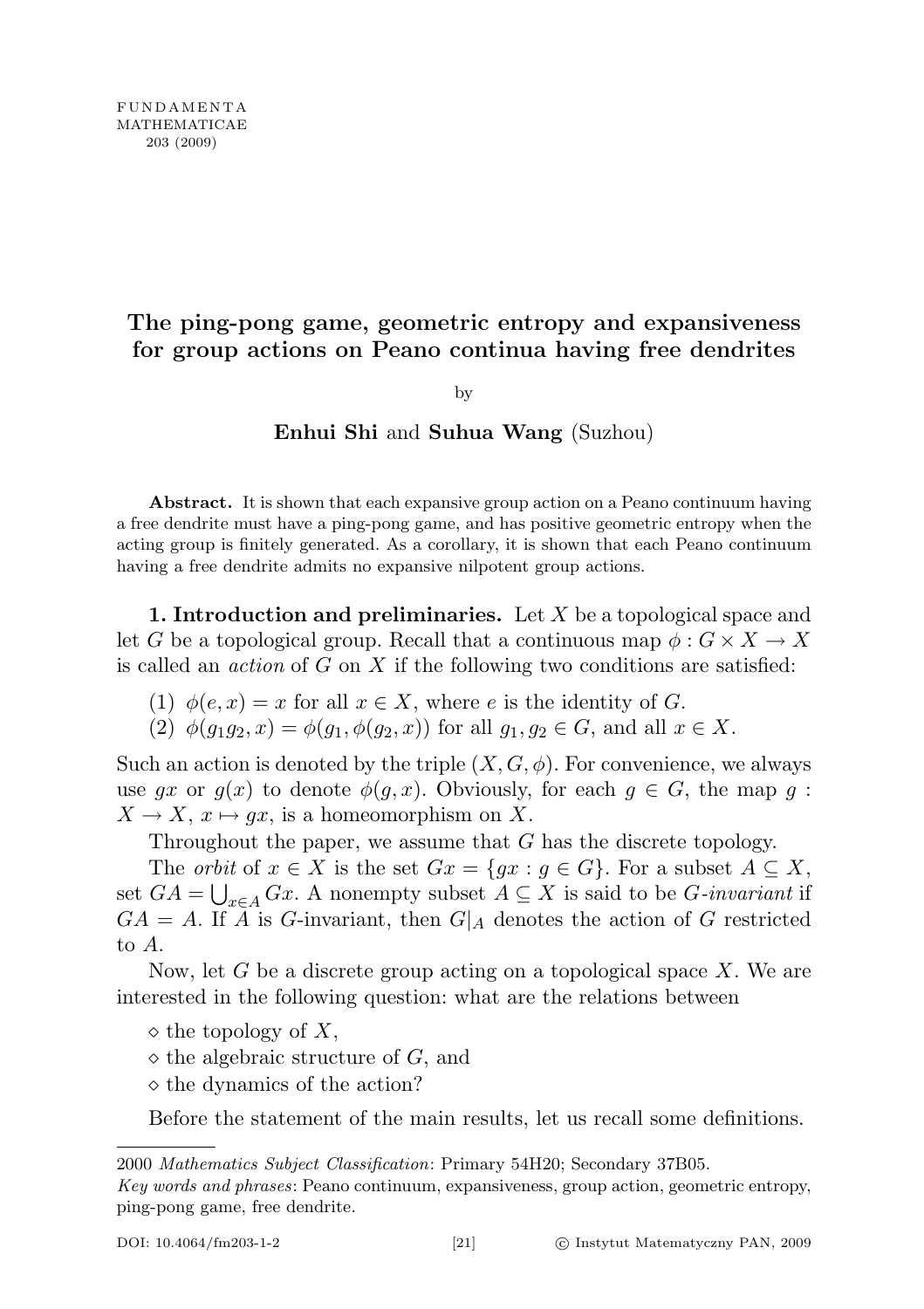**Continuum.** A *continuum* is a connected, compact metric space. A continuum X is said to be a *Peano continuum* if it is locally connected. A *den*- $\textit{drive}$  is a Peano continuum having no simple closed curve. A dendrite D in a metric space X is free if there exists a connected open subset  $U$  of X such that  $\overline{U} = D$ . One may consult [13] for the details of these notions.

Group. The following definitions are taken from [5]. Suppose that G is a group and  $a, b \in G$ . Recall that the *commutator* [a, b] is defined by  $[a, b] = a^{-1}b^{-1}ab$ . For any two subsets A and B of G, define [A, B] to be the subgroup generated by the set  $\{[a, b] : a \in A, b \in B\}$ . Let  $G_0 = G$ and  $G_{i+1} = [G_i, G]$  for  $i = 0, 1, 2, \ldots$ . This yields a sequence of normal subgroups of  $G: G_0 = G \triangleright G_1 \triangleright G_2 \triangleright \cdots$ . If  $G_n = e$  for some n, then G is called nilpotent. It is well known that each subgroup of a nilpotent group is nilpotent and nilpotent groups have no free subsemigroups.

**Dynamics.** Let  $X$  be a compact metric space with metric  $d$  and let  $\phi: G \times X \to X$  be a group action. If there is a constant  $c > 0$  such that for any distinct points  $x, y \in X$ , there is some  $g \in G$  such that  $d(g(x), g(y)) > c$ , then  $\phi$  is said to be *expansive*, and c is said to be an *expansive constant* for  $\phi$ . A homeomorphism f of X is called expansive if the cyclic group generated by f is expansive, that is, there exists  $c > 0$  such that for any  $x, y \in X$  with  $x \neq y$ , there is an  $n \in \mathbb{Z}$  with  $d(f^{n}(x), f^{n}(y)) > c$ .

Consider a finitely generated group G. Choose a symmetric generating set  $S = {\sigma_0, \sigma_1, \ldots, \sigma_k}$  for G, where  $\sigma_0$  is the identity. The symmetry means here that for each  $1 \leq i \leq k$ ,  $\sigma_i^{-1} = \sigma_l$  for some  $1 \leq l \leq k$ . An element  $g \in G$  has word length  $||g|| \leq N$  if there exist indices  $i_1, \ldots, i_N$ such that  $g = \sigma_{i_1} \cdots \sigma_{i_N}$ . The definition of geometric entropy of a group action  $\phi: G \times X \to X$  is given by Ghys, Langevin and Walczak [2]. Given  $\varepsilon > 0$  and an integer  $N > 0$ , we say that  $x, y \in X$  are  $(N, \varepsilon)$ -separated if there exists  $g \in G$  with  $||g|| \leq N$  and  $d(gx, gy) > \varepsilon$ . A finite subset  $\{x_1, \ldots, x_\nu\} \subset X$  is said to be  $(N, \varepsilon)$ -separated if for any  $k \neq l$ , the points  $x_k, x_l$  are  $(N, \varepsilon)$ -separated. Let  $S(\phi, \varepsilon, N)$  denote the maximum cardinality of an  $(N, \varepsilon)$ -separated subset of X. Now define

(1.1) 
$$
h(\phi,\varepsilon) = \limsup_{N \to \infty} \frac{\log S(\phi,\varepsilon,N)}{N} \ge 0.
$$

The geometric entropy of  $\phi$  is the limit  $h(\phi) = \lim_{\varepsilon \to 0} h(\phi, \varepsilon) \geq 0$ .

We next introduce a dynamical concept which is called a ping-pong game. This concept goes back to the work of Blaschke, Klein, Schottky and Poincaré (see [3]). Let G be a group acting on the compact metric space X and let  $J, J_1, J_2$  be closed subsets of X such that  $J_1, J_2 \subset J$  and  $J_1 \cap J_2 = \emptyset$ . If  $g_1, g_2 \in G$  satisfy  $g_1 J \subset J_1, g_2 J \subset J_2$ , then the pair of maps  $\{g_1 : J \to J_1,$  $g_2: J \to J_2$  is called a *ping-pong game* for the action.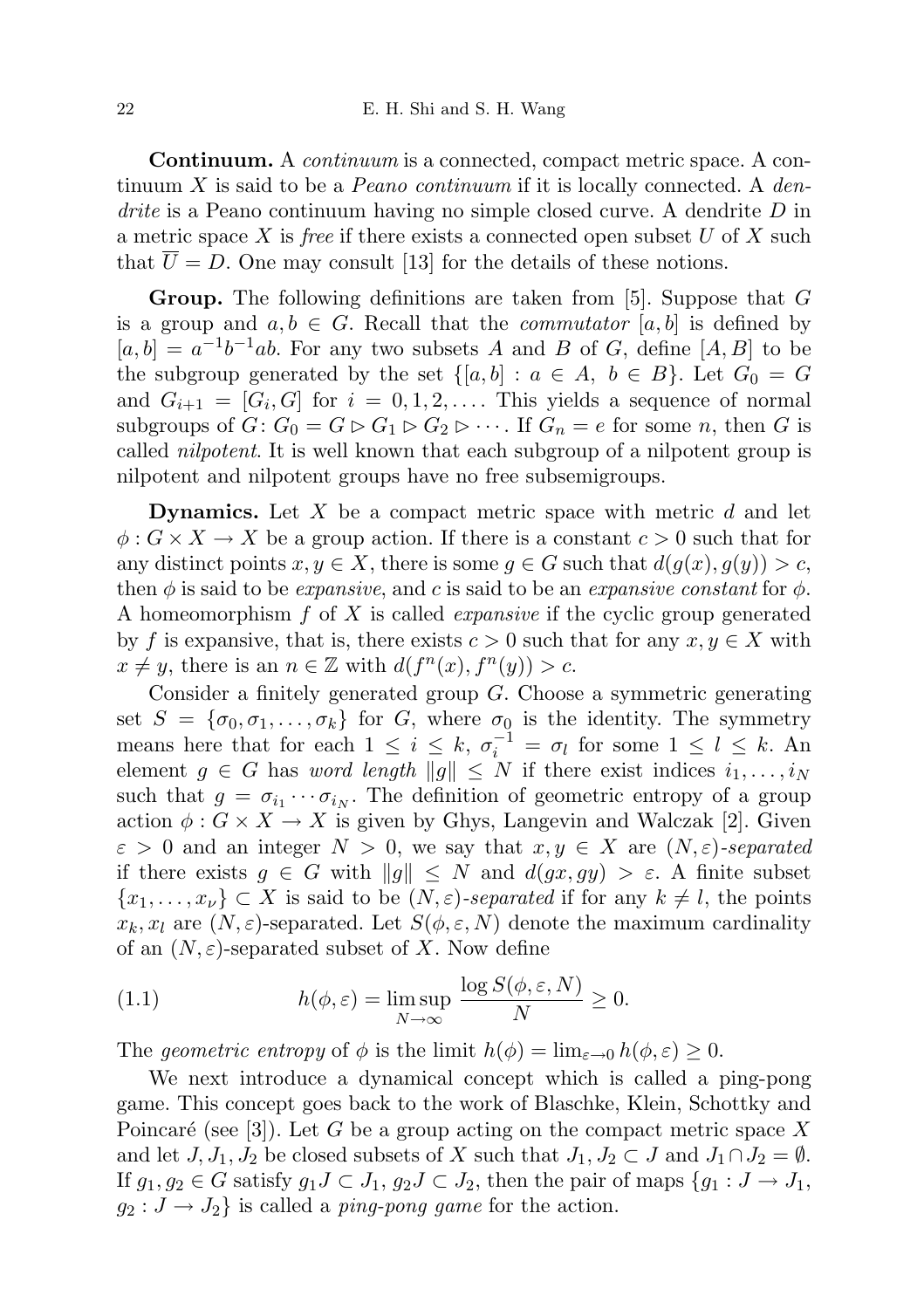Expansiveness, ping-pong game and positive geometric entropy can each be viewed as a complicated dynamical property.

In this paper, we show the following:

THEOREM 1.1. Each expansive group action on a Peano continuum containing a free dendrite must have a ping-pong game, and has positive geometric entropy when the acting group is finitely generated.

Corollary 1.2. No Peano continuum having a free dendrite admits an expansive nilpotent group action.

REMARK 1.3. The above results have been proved by S. Hurder when the space is the circle  $\mathbb{S}^1$  (see [4]), which answers the question whether  $\mathbb{S}^1$ admits an expansive nilpotent group action proposed by T. Ward in 1999 (see [10]).

REMARK 1.4. Whether a continuum admits an expansive homeomorphism is an interesting problem in topological dynamics and continuum theory. One may consult [1, 6–9, 12, 14, 16] for developments in this area. Recently some authors are interested in the existence of expansive group actions on continua, and some results have been obtained (see [11, 15]).

2. Peano continua containing free dendrites. In this section, we will give some topological properties of Peano continua which will be used in the proof of the main theorem.

First let us recall some notions. Let Y be a subset of X. The symbols Y, Int(Y), and  $\partial_X(Y)$  stand for the closure, interior, and boundary of Y in X respectively. A *cut point* of a connected space X is a point  $p \in X$  such that  $X - \{p\}$  is not connected. The set of cut points of X will be denoted by Cut(X). An *endpoint* of a space X is a point of X that has arbitrarily small neighborhoods in X with one-point boundaries. The symbol  $End(X)$ denotes the set of all endpoints of X.

Let D be a dendrite, and A be an arc in D. Write  $A = A - \text{End}(A)$ . Then  $D(A) = A \cup \bigcup \{ Y : Y \text{ is a component of } D - A, \text{ and } \overline{Y} \cap A \neq \emptyset \}$  is called the subdendrite of  $D$  strung by  $A$ .

Lemmas 2.1, 2.3 and 2.4 have been proved in [11]. For completeness and for the convenience of the reader, we include the proofs of the last two lemmas; the first one is clear.

LEMMA 2.1 ([11]). Let D be a dendrite, A an arc in D, and  $D_1 = D(A)$ the subdendrite of D strung by A.

- (1) If A' is a subarc of A, then  $D_1(A') = D(A')$ .
- (2) If A' and A" are subarcs of A and  $A' \cap A'' = \emptyset$ , then  $D(A') \cap A$  $D(A'') = \emptyset$ .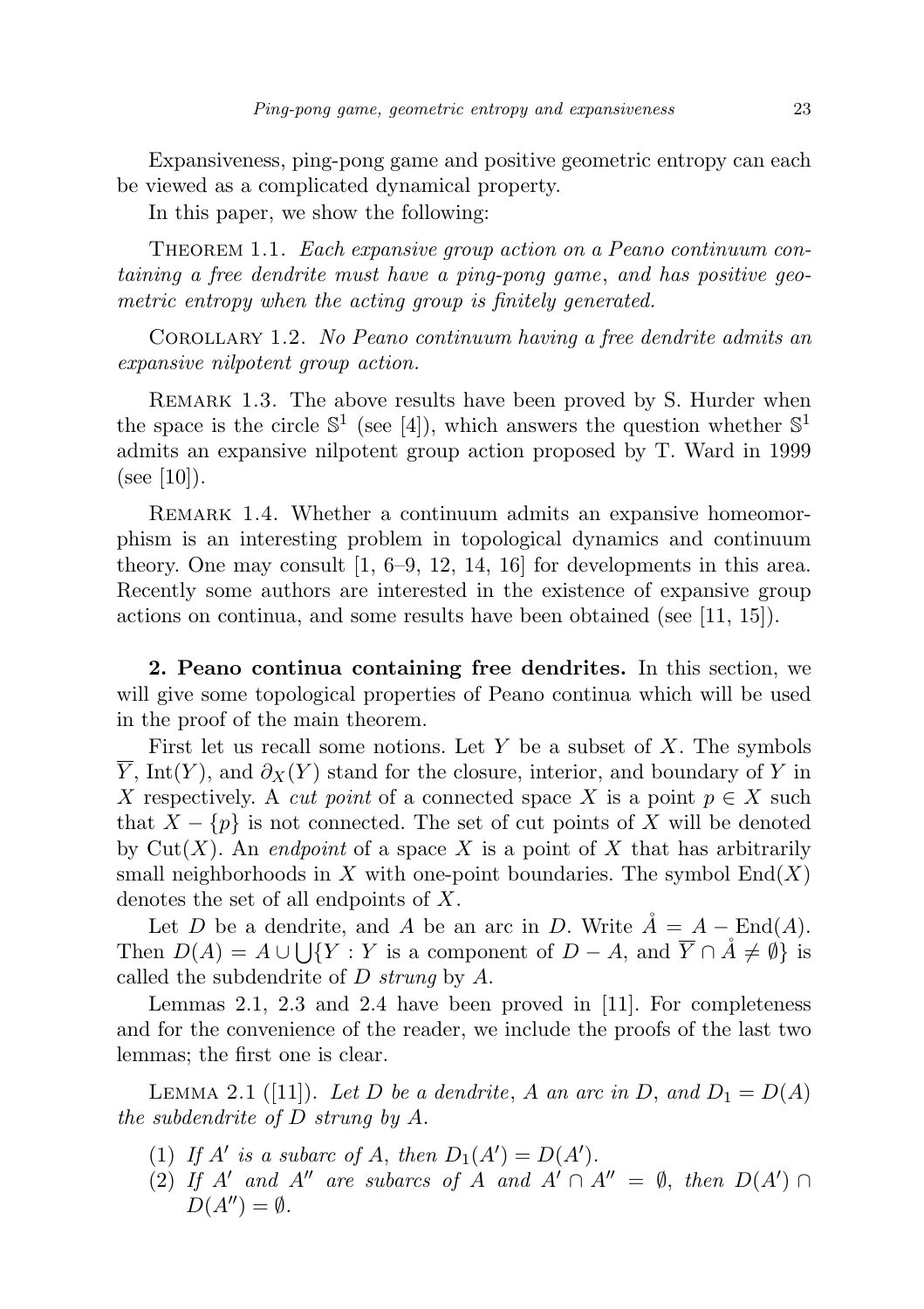DEFINITION 2.2 ([11]). A free dendrite D in a metric space X is then said to be *strongly free* if there is an arc  $A \subset D$  such that  $\partial_X(D) = \text{End}(A) \subset$  $\text{End}(D)$ . The arc A is then said to be the *trunk* of D.

For any  $y \in Y \subset X$  and any  $\varepsilon > 0$ , write  $B(y, \varepsilon) = \{x \in X : d(x, y) < \varepsilon\}$ and  $B(Y, \varepsilon) = \{x \in X : d(x, Y) < \varepsilon\}.$ 

LEMMA 2.3 ([11]). A metric space X contains a strongly free dendrite if and only if it contains a free dendrite.

*Proof.* We need only prove the sufficiency. Let  $U$  be a connected open set in X such that  $\overline{U}$  is a dendrite. Take an arc D in X and an  $\varepsilon > 0$  such that  $\overline{B(D,\varepsilon)} \subset U$ . Since  $\overline{U} - D$  has only finitely many components of diameter  $> \varepsilon$ , there exists an arc  $A \subset D - \text{End}(D)$  such that the closure of each component of  $\overline{U} - D$  which has diameter >  $\varepsilon$  is disjoint from  $A - \text{End}(A)$ . Let  $D_1 = \overline{U}(A)$  be the subdendrite of  $\overline{U}$  strung by A. Then  $D_1 \subset \overline{B(A,\varepsilon)} \subset$  $B(D, \varepsilon) \subset U$ , and  $\partial_{\overline{U}}(D_1) = \text{End}(A) \subset \text{End}(D_1)$ . Hence  $D_1-\text{End}(A)$  is open in  $\overline{U}$  (in the relative topology of  $\overline{U}$ ), and thus  $D_1 - \text{End}(A)$  is open in U (in the relative topology of U). Since U is an open subset of  $X, D_1 - \text{End}(A)$ is open in X. Thus  $\partial_X(D_1) \subset \text{End}(A) = \partial_{\overline{U}}(D_1) \subset \partial_X(D_1)$ , and so  $D_1$  is a strongly free dendrite in  $X$ .

LEMMA 2.4 ([11]). Suppose  $D$  is a strongly free dendrite in the metric space X with A being its trunk, and A' is a subarc of A. Then  $D(A')$  is a strongly free dendrite in  $X$  with  $A'$  being its trunk.

*Proof.* Obviously  $D(A')$  – End $(A')$  is an open subset of D. So it is an open subset of the space  $D - \partial_X(D)$ , and of the space X. This implies  $\partial_X(D(A')) \subset \text{End}(A')$ . On the other hand, whether  $\text{End}(A') \cap \text{End}(A) = \emptyset$ or not, we always have  $\text{End}(A') \subset \partial_X(D(A'))$ , which implies  $\partial_X(D(A')) =$  $\text{End}(A') \subset \text{End}(D(A'))$ . Thus  $D(A')$  is a strongly free dendrite in X with trunk  $A'$ .

LEMMA 2.5. Suppose  $D_1$  and  $D_2$  are two strongly free dendrites in the metric space X with  $A_1$  and  $A_2$  being their respective trunks. If there is an arc  $A \subseteq A_1 \cap A_2$ , then  $D_1(A) = D_2(A)$ .

*Proof.* First we show that  $D_1(A) \subseteq D_2(A)$ . Let C be a component of  $D_1(A) - A$  and  $\overline{C} \cap \AA = \{x\}.$  Since  $D_2(A) - \text{End}(A)$  is a component of  $X-\text{End}(A)$  and  $\overline{C} \cap (D_2(A)-\text{End}(A)) \neq \emptyset$ , we have  $\overline{C} \subseteq D_2(A)-\text{End}(A)$ . By the arbitrariness of C,  $D_1(A) - A \subseteq D_2(A)$ . Thus  $D_1(A) \subseteq D_2(A)$ .

Similarly, it can be shown that  $D_2(A) \subseteq D_1(A)$ . ■

The following lemma is obvious.

LEMMA 2.6. Let  $D$  be a strongly free dendrite in  $X$  with trunk  $A$ , and let  $h: X \to X$  be a homeomorphism. Then  $h(D)$  is a strongly free dendrite in X with the arc  $h(A)$  being its trunk.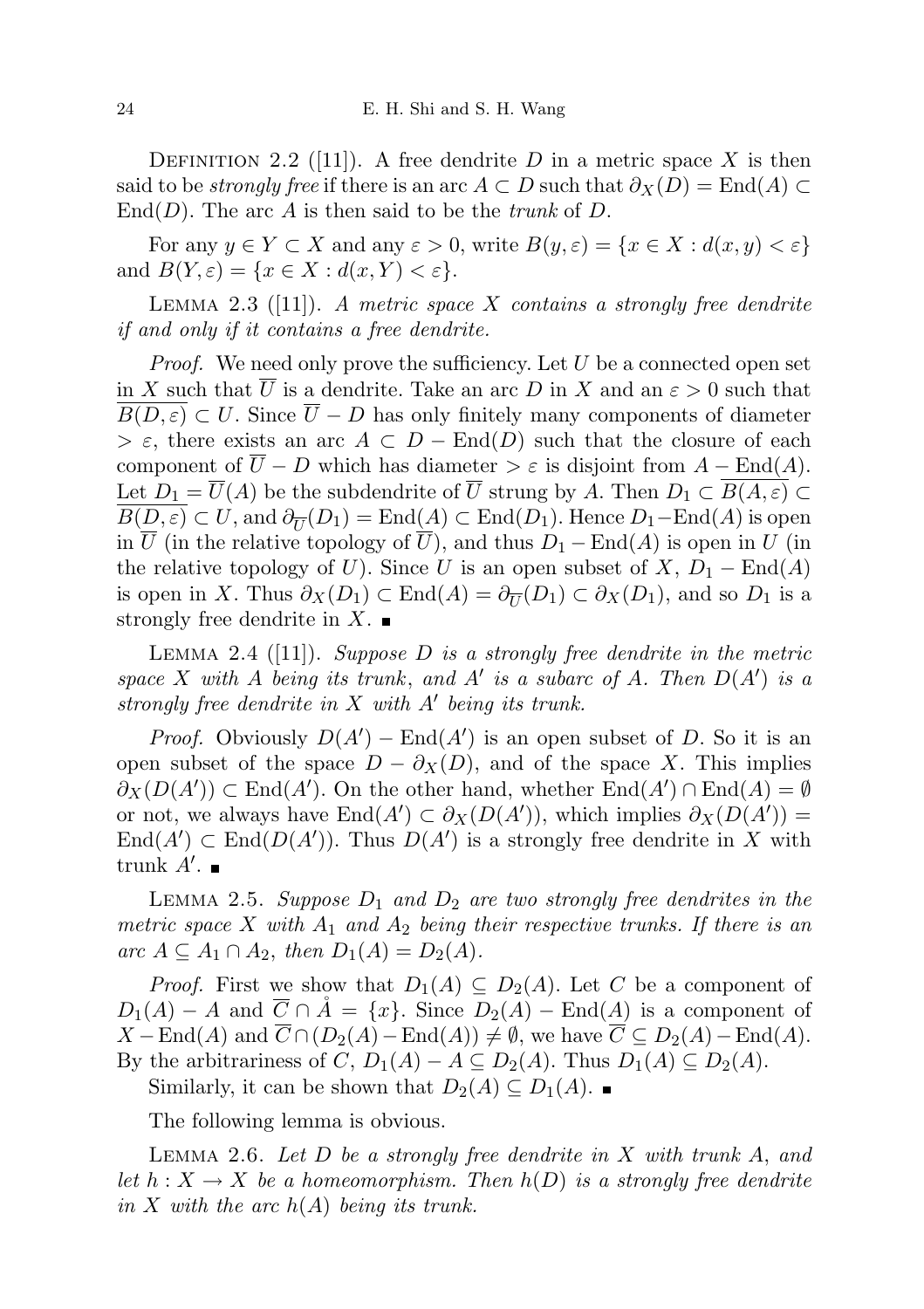Let  $X$  be a compact metric space and let  $D$  be a strongly free dendrite in X with trunk A. Define  $\tilde{D} = D - \partial_X(D) = D - \text{End}(A)$ . Obviously  $\tilde{D}$  is an open subset in X.

LEMMA 2.7. Let X be a Peano continuum, and let  $D_1, \ldots, D_n$  be n strongly free dendrites in X. If  $\bigcup_{i=1}^n \hat{D}_i$  is a connected open subset of X, then the boundary of  $\bigcup_{i=1}^n \overset{\circ}{D}_i$  in X has at most two points.

*Proof.* Without loss of generality, we may suppose that  $(\bigcup_{i=1}^k \hat{D}_i)$  $\tilde{D}_{k+1} \neq \emptyset$  for each  $k \in \{1, ..., n-1\}$ . Let  $A_i$  be the trunk of  $D_i$  for each  $i \in \{1, \ldots, n\}$ . Now we argue by induction. Clearly  $\partial_X(\tilde{D}_1)$  has only two points. Assume that  $\partial_X(\bigcup_{i=1}^k \hat{D}_i)$  has at most two points for some  $1 \leq k \leq n$ . We will show that  $\partial_X(\bigcup_{i=1}^{k+1} \hat{D}_i)$  has at most two points. Set  $V = \bigcup_{i=1}^k \hat{D}_i$ . Since both V and  $\hat{D}_{k+1}$  are open subsets of X, we have  $\partial_X(V \cup \tilde{D}_{k+1}) \subseteq \partial_X(V) \cup \partial_X(\tilde{D}_{k+1})$ . Thus  $\partial_X(V \cup \tilde{D}_{k+1})$  has at most four points. There are three cases:

CASE 1:  $\partial_X(V) \cap \mathring{D}_{k+1} = \emptyset$ . Then  $\mathring{D}_{k+1} \subseteq X - \partial_X(V)$ . Since V is a component of  $X - \partial_X(V)$  and  $\tilde{D}_{k+1} \cap V \neq \emptyset$ , we have  $\tilde{D}_{k+1} \subseteq V$ . Thus  $\partial_X(V \cup \tilde{D}_{k+1}) = \partial_X(V).$ 

CASE 2:  $\partial_X(\mathring{D}_{k+1}) \cap V = \emptyset$ . Similarly to Case 1, we have  $V \subseteq \mathring{D}_{k+1}$ . So  $\partial_X(V \cup \overline{D}_{k+1}) = \partial_X(\overline{D}_{k+1}) = \text{End}(A_{k+1}).$ 

CASE 3:  $\partial_X(V) \cap D_{k+1} \neq \emptyset$  and  $\partial_X(D_{k+1}) \cap V \neq \emptyset$ . Since no point of  $\tilde{D}_{k+1}$  or V can be in  $\partial_X(V \cup \tilde{D}_{k+1}), \partial_X(V \cup \tilde{D}_{k+1})$  has at most two points.

In any case,  $\partial_X(\bigcup_{i=1}^{k+1} D_i)$  has at most two points. Thus the boundary of  $\bigcup_{i=1}^n \overset{\circ}{D}_i$  in X has at most two points by this inductive process.

The following lemma is well known (see [13, 8.30]).

LEMMA 2.8. Let X be a Peano continuum. Then for any  $\varepsilon > 0$ , there is  $a \delta = \delta(\varepsilon) \in (0, \varepsilon/2]$  such that, for any  $x, y \in X$  with  $0 < d(x, y) \leq \delta$ , there always exists an arc A in X with endpoints x and y and  $\text{diam}(A) < \varepsilon$ .

Let A be an arc, and let  $\prec$  be an ordering in A. If there is a homeomorphism  $h : A \to I$  (= [0,1]) such that, for any  $x, y \in A$ ,  $x \prec y$  if and only if  $h(x) < h(y)$ , then  $\prec$  is called a *natural ordering*. Suppose that  $y_0, y_1, \ldots, y_m$ are points in A,  $m \geq 2$ , and  $\text{End}(A) = \{y_0, y_m\}$ . If  $y_0 \prec y_1 \prec \cdots \prec y_m$  in a natural ordering  $\prec$  in A, and  $d(y_k, y_0) = kd(y_m, y_0)/m$  for all  $k = 1, ..., m$ , then the sequence  $(y_1, \ldots, y_{m-1})$  is said to be a set of pseudo m-section points of A from  $y_0$  to  $y_m$ .

Let A be an arc. For any two different points u and v in A,  $[u, v]_A$ denotes the subarc of A with endpoints u and v. Write  $[u, v)_A = (v, u]_A =$  $[u, v]_A - \{v\}, (u, v)_A = [u, v]_A - \{u\}, \text{ and } [u, u]_A = \{u\}.$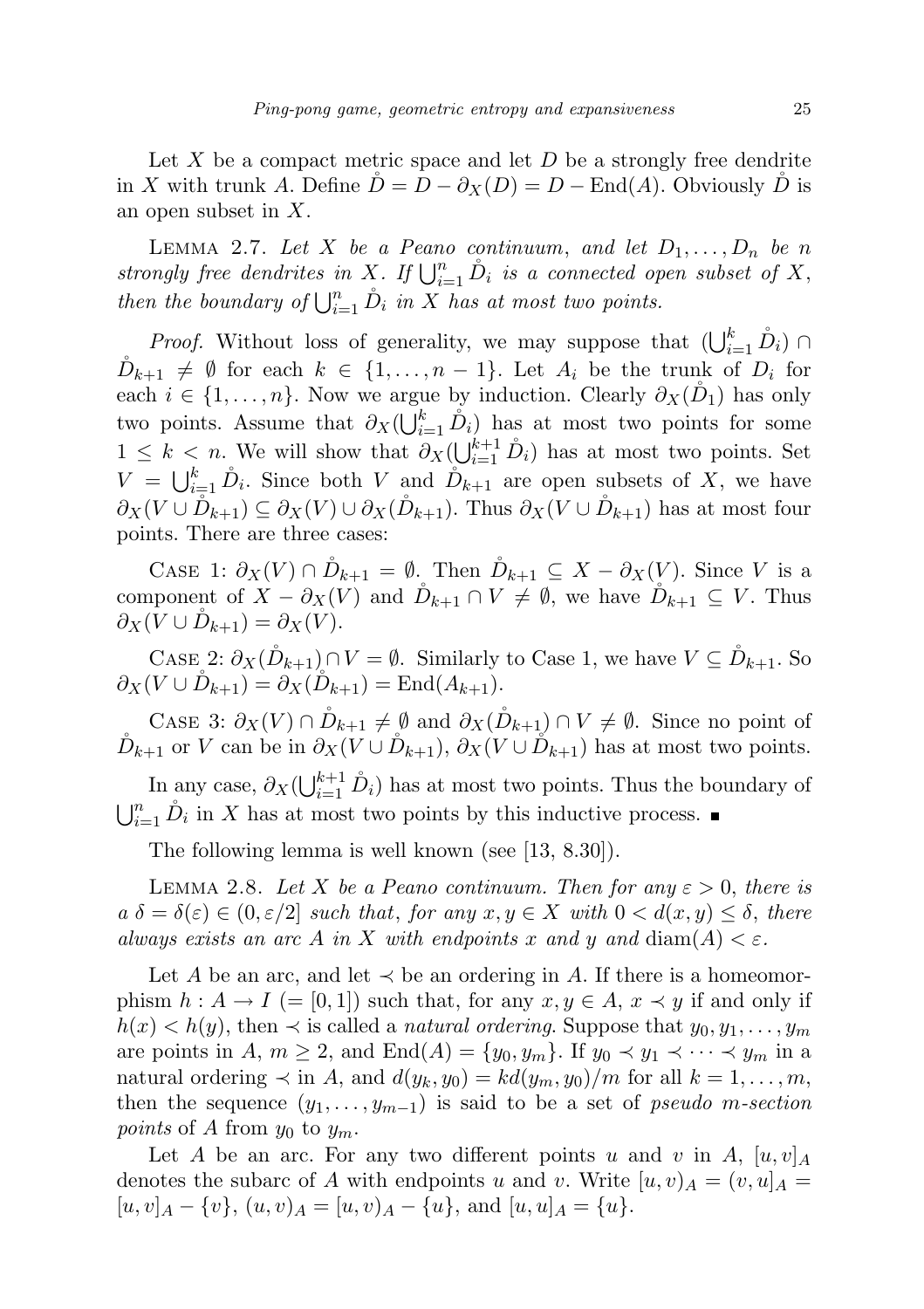LEMMA 2.9. Let  $\{D_n : n = 1, 2, ...\}$  be a sequence of strongly free dendrites in a Peano continuum X. Suppose that  $\bigcup_{n=1}^{\infty} D_n$  is connected and contains no simple closed curve. If  $\{A_i : i = 1, 2, ...\}$  is a sequence of pairwise disjoint closed arcs in  $\bigcup_{n=1}^{\infty} \mathring{D}_n$ , then  $\lim_{i\to\infty} \text{diam}(A_i) = 0$ .

*Proof.* Since  $\bigcup_{n=1}^{\infty} D_n$  is connected, by relabeling the  $D_n$  we may suppose that  $\mathring{D}_{k+1} \cap \bigcup_{n=1}^{k} \mathring{D}_n \neq \emptyset$  for each  $k \in \mathbb{N}$ .

Assume to the contrary that there exist a constant  $c > 0$  and infinitely many  $A_i$  such that  $\text{diam}(A_i) \geq c$ . We can suppose that each  $A_i$  has  $diam(A_i) = d(a_i, b_i) = c$ , where  $a_i$  and  $b_i$  are the endpoints of  $A_i$ . For each i, let  $y_{i0} = a_i$ ,  $y_{i5} = b_i$  and let  $(y_{i1}, \ldots, y_{i4})$  be a set of pseudo 5-section points of  $A_i$  from  $y_{i0}$  to  $y_{i5}$ . Then  $\text{diam}([y_{ik}, y_{ik+1}]_{A_i}) \ge c/5$  for each  $k = 0, 1, ..., 4$ . Let  $\varepsilon = c/10$ , and let  $\delta = \delta(\varepsilon) \in (0, \varepsilon/2]$  be as in Lemma 2.8.

As X is compact, there are integers  $q > p > 0$  such that  $\max\{d(y_{pk}, y_{qk})$ :  $k = 0, 1, 2, 3, 4, 5$  <  $\delta$ . By Lemma 2.8, there is an arc  $L_k$  from  $y_{pk}$  to  $y_{qk}$  such that diam( $L_k$ ) < c/10 for each  $k \in \{0, \ldots, 5\}$ . It is easy to see that  $\{L_k : k =$  $0, \ldots, 5\}$  are pairwise disjoint. (If there is some  $x \in L_k \cap L_j$ , then  $d(y_{pk}, y_{pj}) \leq$  $d(y_{pk}, x) + d(x, y_{pj}) \leq diam(L_k) + diam(L_j) < c/5$ , a contradiction.) Since the compact set  $A_p \cup A_q$  is covered by the family of open sets  $\{\check{D}_n : n =$ 1, 2, ...}, there exists an N such that  $A_p \cup A_q \subset \bigcup_{n=1}^N \hat{D}_n$ . By Lemma 2.7, the boundary of  $\bigcup_{n=1}^N \mathring{D}_n$  in X has at most two points. So, at most two arcs among  $\{L_k : k = 0, \ldots, 5\}$  contain points in  $\partial_X(\bigcup_{n=1}^N \mathring{D}_n)$ . Thus there are distinct arcs  $L_l$  and  $L_m$  such that  $(L_l \cup L_m) \cap \partial_X(\bigcup_{n=1}^N \mathring{D}_n) = \emptyset$ . Then  $L_l, L_m \subset \bigcup_{n=1}^N \mathring{D}_n$ . Let  $v_l \in L_l \cap A_p$  be such that  $[y_{ql}, v_l]_{L_l} \cap A_p = \{v_l\}$ , and  $v_m \in L_m \cap A_p$  be such that  $[y_{qm}, v_m]_{L_m} \cap A_p = \{v_m\}$ . Since both  $[y_{ql}, v_l]_{L_l} \cup$  $[v_l, v_m]_{A_p} \cup [v_m, y_{qm}]_{L_m}$  and  $[y_{ql}, y_{qm}]_{A_q}$  are arcs from  $y_{ql}$  to  $y_{qm}$ , and  $\bigcup_{n=1}^{N} \hat{D}_n$ has no simple closed curve, we have  $[y_{ql}, v_l]_{L_l} \cup [v_l, v_m]_{A_p} \cup [v_m, y_{qm}]_{L_m} =$  $[y_{ql}, y_{qm}]_{A_q}$ . Thus  $[v_l, v_m]_{A_p} \subset [y_{ql}, y_{qm}]_{A_q}$ , contrary to  $A_p \cap A_q = \emptyset$ .

LEMMA 2.10 ([13, 8.26]). Any connected open subset of a Peano continuum is arcwise connected.

If X is a topological space and  $A, B, C \subset X$ , then we say that C separates A and B in X provided that  $X - C = P \cup Q$  with  $A \subset P$  and  $B \subset Q$ , where P and Q are disjoint nonempty open subsets of  $X - C$ . If  $x, y, z \in X$ , we usually say that z separates x and y in X instead of saying that  $\{z\}$  separates  ${x}$  and  ${y}$  in X.

LEMMA 2.11. Let X be a Peano continuum. Suppose U is a connected open subset of  $X$  and contains no simple closed curve. Then any two points of U are separated in U by a third point of  $U$ .

*Proof.* Let  $p, q \in U$  and  $p \neq q$ . By Lemma 2.10, U is arcwise connected. So there is an arc A in U from p to q. Let  $r \in A - \{p, q\}$ , and let V be the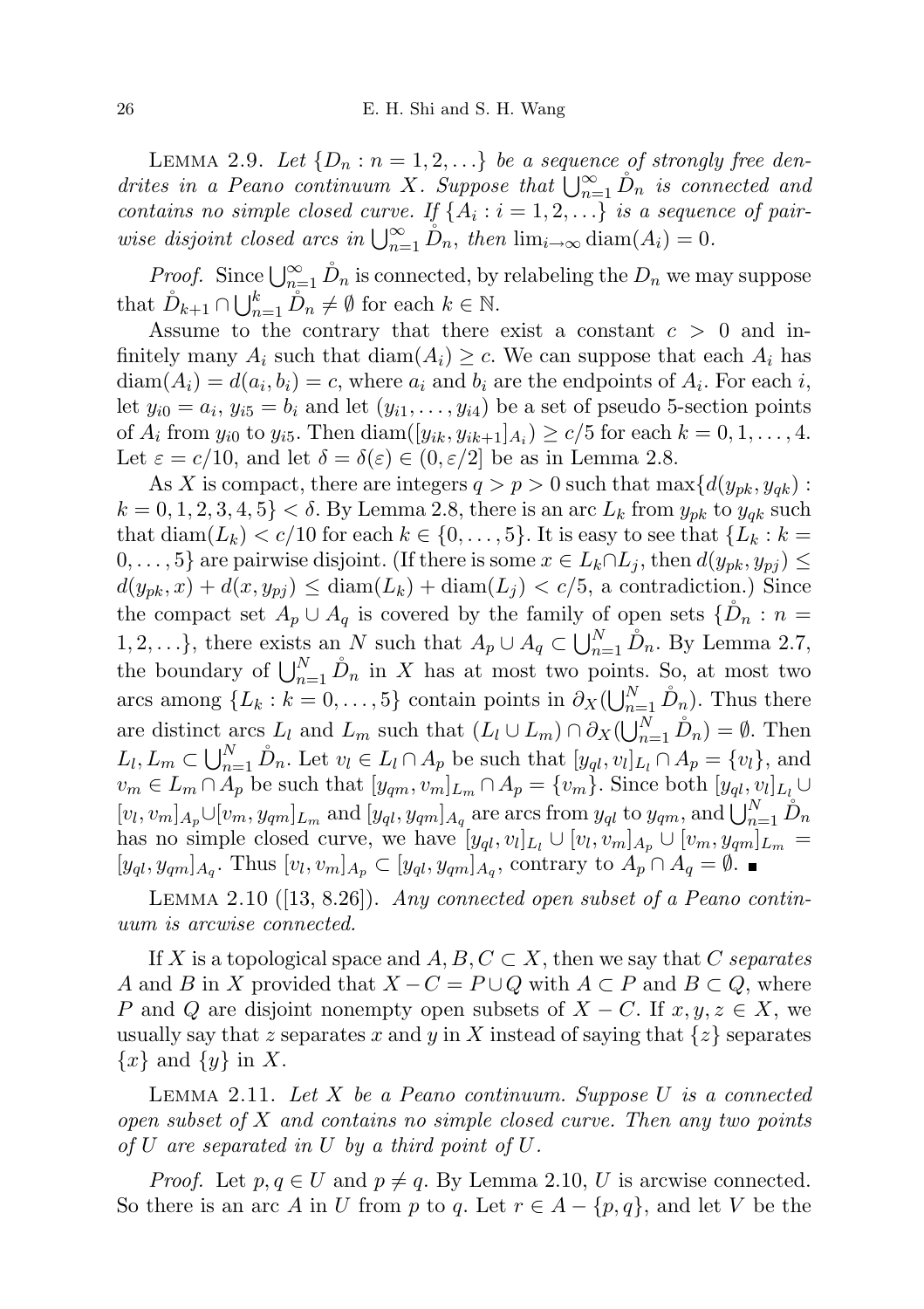component of p in  $U - \{r\}$ . Assume that p and q cannot be separated in U by r. Then  $q \in V$ . Since X is locally connected, the component V is open in  $U - \{r\}$ . Thus V is open in X. By Lemma 2.10 there is an arc B in V from p to q. Clearly,  $A \cap B$  is not connected, so  $A \cup B$  contains a simple closed curve. This contradicts the assumption that  $U$  contains no simple closed curve. Thus p and q are separated in U by r.

PROPOSITION 2.12. Let  $\{D_n : n = 1, 2, ...\}$  be a sequence of strongly free dendrites in a Peano continuum X. Suppose that  $\bigcup_{n=1}^{\infty} D_n$  is connected and has no simple closed curve. Then for any constant  $c > 0$ , there exists a finite set  $\{x_1, \ldots, x_m\} \subset \bigcup_{n=1}^{\infty} \mathring{D}_n$  such that each component of  $(\bigcup_{n=1}^{\infty} \mathring{D}_n)$  - ${x_1, \ldots, x_m}$  has diameter  $\leq c$ .

*Proof.* Assume to the contrary that for any finite set  $S \subset \bigcup_{n=1}^{\infty} D_n$ , there exists a component of  $\left(\bigcup_{n=1}^{\infty} D_n\right) - S$  with diameter > c. Write E =  $\bigcup_{n=1}^{\infty} \hat{D}_n$ . By Lemma 2.11, we can choose  $x_1 \in E$  such that  $E - \{x_1\}$  has at least two components. Then there is a component  $U_1$  of  $E - \{x_1\}$  with  $diam(U_1) > c$ . Take an arc  $L_1 \subset U_1$  such that  $diam(L_1) = c$ . Choose  $x_2, x_3 \in$  $\mathring{L}_1$  with  $\text{diam}([x_2, x_3]_{L_1}) = c/4$ . By the proof of Lemma 2.11, it is easy to see that  $x_2, x_3 \in \text{Cut}(U_1)$ . In  $E - \{x_1, x_2, x_3\}$ , there is also a component  $U_2$  with diam $(U_2) > c$ . Take an arc  $L_2$  in  $U_2$  such that diam $(L_2) = c$ . If  $L_2 \cap [x_2, x_3]_{L_1} = \emptyset$ , then we choose arbitrarily a subarc  $[x_4, x_5]_{L_2} \subset L_2$  with  $\text{diam}([x_4, x_5]_{L_2}) = c/4.$  Otherwise,  $L_2 \cap [x_2, x_3]_{L_1} \neq \emptyset$ . Since there is no simple closed curve in E, the intersection  $A = L_2 \cap [x_2, x_3]_{L_1}$  must be an arc with diameter  $\leq c/4$ . Thus  $L_2 - A$  has a subarc with diameter  $>c/4$ . Select  $x_4, x_5 \in \text{Int}(L_2-A)$  such that  $[x_4, x_5]_{L_2} \subset L_2-A$  and  $\text{diam}([x_4, x_5]_{L_2}) = c/4$ .

Suppose that  $\{x_1, \ldots, x_{2k+1}\}\$  and  $\{L_1, \ldots, L_k\}\$  have been chosen such that

- (1) for each  $i = 1, ..., k, L_i$  is an arc in  $E \{x_1, ..., x_{2i-1}\}\$  and  $x_{2i}, x_{2i+1}$  $\in \mathring{L}_i;$
- (2) for each  $i = 1, ..., k$ ,  $\text{diam}([x_{2i}, x_{2i+1}]_{L_i}) = c/4;$
- (3) for each  $i, j = 1, ..., k$  with  $i \neq j$ ,  $[x_{2i}, x_{2i+1}]_{L_i} \cap [x_{2j}, x_{2j+1}]_{L_j} = \emptyset;$
- (4) for each  $i, j = 1, ..., k$  with  $i \neq j$ ,  $(x_{2i}, x_{2i+1})_{L_i}$  and  $(x_{2j}, x_{2j+1})_{L_j}$ lie in different components of  $E - \{x_1, \ldots, x_{2k+1}\}.$

For  $k + 1$ , there is also a component  $U_{k+1}$  in  $E - \{x_1, \ldots, x_{2k+1}\}\$  with  $diam(U_{k+1}) > c$  by assumption. Take an arc  $L_{k+1} \subset U_{k+1}$  with  $diam(L_{k+1})$  $= c$ . If  $L_{k+1} \cap [x_{2i}, x_{2i+1}]_{L_i} = \emptyset$  for all  $i \in \{1, \ldots, k\}$ , then we choose any subarc  $[x_{2k+2}, x_{2k+3}]_{L_{k+1}} \subset L_{k+1}$  with  $\text{diam}([x_{2k+2}, x_{2k+3}]_{L_{k+1}}) = c/4$ . Otherwise, according to (4), there is only one arc  $[x_{2i}, x_{2i+1}]_{L_i}$  which has a nonempty intersection with  $L_{k+1}$ . Since there is no simple closed curve in E, the intersection  $A = L_{k+1} \cap [x_{2i}, x_{2i+1}]_{L_i}$  must be an arc with diameter  $\leq c/4$ . Thus  $L_{k+1} - A$  has a subarc with diameter  $\geq c/4$ . Select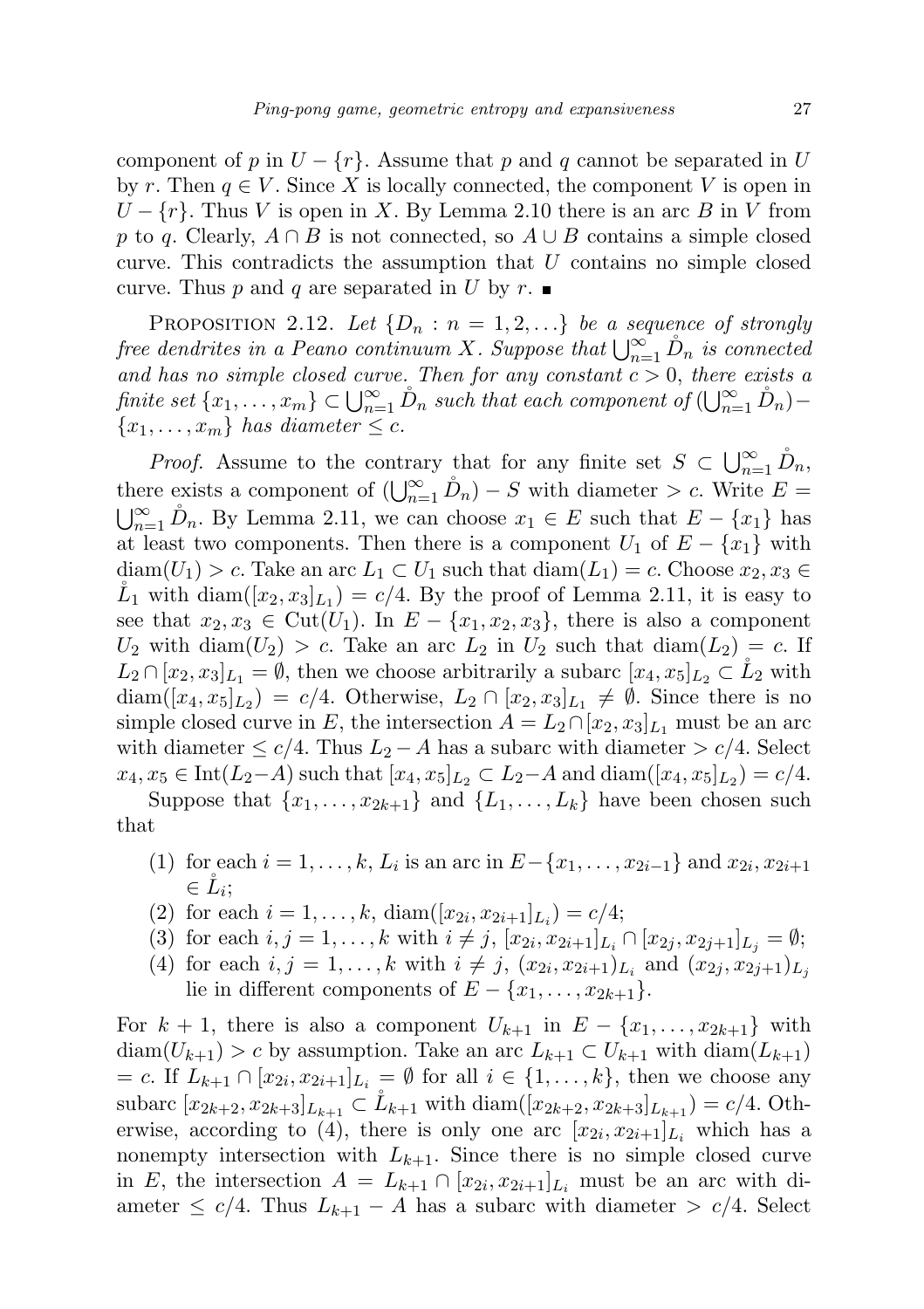$x_{2k+2}, x_{2k+3} \in \text{Int}(L_{k+1} - A)$  such that  $[x_{2k+2}, x_{2k+3}]_{L_{k+1}} \subset L_{k+1} - A$  and  $\text{diam}([x_{2k+2}, x_{2k+3}]_{L_{k+1}}) = c/4.$ 

Inductively, we obtain a sequence  $\{[x_{2i}, x_{2i+1}]_{L_i}\}_{i=1}^{\infty}$  of pairwise disjoint arcs in E with diam $([x_{2i}, x_{2i+1}]_{L_i}) = c/4$ . This contradicts Lemma 2.9.

LEMMA 2.13. Let  $\{D_n : n = 1, 2, ...\}$  be a sequence of strongly free dendrites in a Peano continuum X. Suppose  $\bigcup_{n=1}^{\infty} D_n = U_1 \cup U_2 \cup \cdots$ , where  $\{U_i : i = 1, 2, \ldots\}$  is a sequence of pairwise disjoint connected open sets. Then  $\lim_{i\to\infty}$  diam $(U_i)=0$ .

*Proof.* Assume that there exist a constant  $c > 0$  and infinitely many  $U_i$  such that  $\text{diam}(U_i) > c$ . We may suppose that  $\text{diam}(U_i) > c$  for each  $i = 1, 2, \ldots$  Choose an arc  $A_i \subset U_i$  such that  $\text{diam}(A_i) = d(a_i, b_i) = c$ , where  $a_i$  and  $b_i$  are the endpoints of  $A_i$ . For each  $i = 1, 2, \ldots$ , let  $y_{i0} = a_i$ ,  $y_{i5} = b_i$  and let  $(y_{i1}, \ldots, y_{i4})$  be a set of pseudo 5-section points of  $A_i$  from  $y_{i0}$  to  $y_{i5}$ . Then  $\text{diam}([y_{ik}, y_{ik+1}]) \ge c/5$  for each  $k = 0, 1, ..., 4$ . Let  $\varepsilon = c/10$ and let  $\delta = \delta(\varepsilon) \in (0, \varepsilon/2]$  be as in Lemma 2.8.

As X is compact, there are  $n > m > 0$  such that  $\max\{d(y_{mk}, y_{nk}) : k =$  $0, \ldots, 5$   $\leq \delta$ . By Lemma 2.8, there exists an arc  $L_k$  from  $y_{mk}$  to  $y_{nk}$  with diam $(L_k) < \varepsilon = c/10$  for each  $k = 0, \ldots, 5$ . Clearly  $\{L_k : k = 0, \ldots, 5\}$  are pairwise disjoint.

By the compactness of  $A_m$ , there exist integers  $m_1, \ldots, m_N$  such that  $A_m \subset \bigcup_{j=1}^N \hat{D}_{m_j} \subseteq U_m$  and  $\bigcup_{j=1}^N \hat{D}_{m_j}$  is connected. By Lemma 2.7,  $\partial_X(\bigcup_{j=1}^N \hat{D}_{m_j})$  has at most two points. Hence, there is some  $L_k$  such that  $L_k \cap \partial_X(\bigcup_{j=1}^N \hat{D}_{m_j}) = \emptyset$ . Thus  $L_k \subset \bigcup_{j=1}^N \hat{D}_{m_j} \subseteq U_m$ . So  $y_{nk} \in U_m$ . This is a contradiction.

PROPOSITION 2.14. Let  $\{D_n : n = 1, 2, ...\}$  be a sequence of strongly free dendrites in a Peano continuum X. If  $\bigcup_{n=1}^{\infty} D_n$  contains no simple closed curve, then for any constant  $c > 0$ , there exists a finite set  $\{x_1, \ldots, x_m\} \subset$  $\bigcup_{n=1}^{\infty} \hat{D}_n$  such that each component of  $(\bigcup_{n=1}^{\infty} \hat{D}_n) - \{x_1, \ldots, x_m\}$  has diam- $\text{eter} \leq c.$ 

*Proof.* Write  $\bigcup_{n=1}^{\infty} \mathring{D}_n = U_1 \cup U_2 \cup \cdots$ , where  $\{U_i\}_{i=1}^{\infty}$  are pairwise disjoint open connected subsets. (If  $\bigcup_{n=1}^{\infty} D_n$  has only finitely many components, that is,  $\bigcup_{n=1}^{\infty} D_n = U_1 \cup \cdots \cup U_M$ , then let  $U_i = \emptyset$  for  $i > M$ . Thus we can still write  $\bigcup_{n=1}^{\infty} \mathring{D}_n = U_1 \cup U_2 \cup \cdots$ .) Because of Lemma 2.13, diam( $U_i$ )  $\rightarrow$  0 as  $i \rightarrow \infty$ . Then for any  $c > 0$  there exists an N such that  $\text{diam}(U_i) \leq c$  for  $i > N$ . For each  $i \leq N$ , since  $U_i$  is the union of some  $D_n$ s, there is a finite set  $F_i \subset U_i$  such that each component of  $U_i - F_i$  has diameter  $\leq c$  by Proposition 2.12. Thus each component of  $(\bigcup_{n=1}^{\infty} D_n) - (\bigcup_{i=1}^{N} F_i)$  has diameter  $\leq c$ . Taking  $\{x_1, \ldots, x_m\} = \bigcup_{i=1}^{N} F_i$ completes the proof.  $\blacksquare$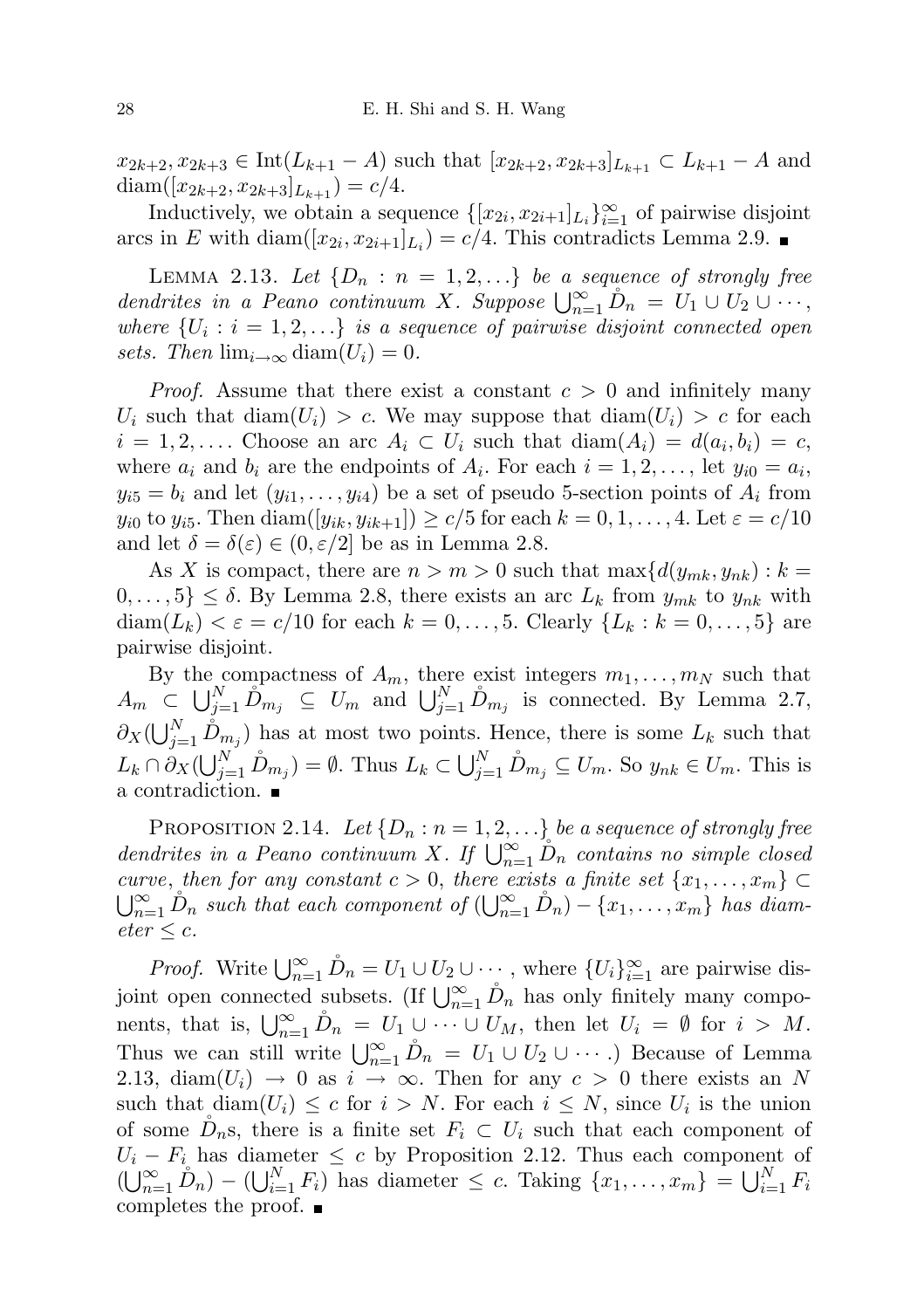COROLLARY 2.15. Let X be a Peano continuum, and D a strongly free dendrite in X. Suppose that G is a countable group acting on X. If  $\bigcup_{g\in G} g\mathring{D}$ has no simple closed curve, then for any constant  $c > 0$ , there exists a finite set  $\{x_1, \ldots, x_m\}$  such that each component of  $\left(\bigcup_{g \in G} g\mathring{D}\right) - \{x_1, \ldots, x_m\}$  has diameter  $\leq c$ .

Proof. From the definition of strongly free dendrite and Lemma 2.6, it is easy to see that  $gD$  is also a strongly free dendrite and  $(gD) = gD$  for each  $g \in G$ . Hence, the conclusion follows immediately from Proposition 2.14.

REMARK. In fact, Corollary 2.15 holds for any subset of  $\bigcup_{g \in G} g\mathring{D}$ . Let  $W \subseteq \bigcup_{g \in G} g\mathring{D}$ , and  $\{x_1, \ldots, x_m\} \subset \bigcup_{g \in G} g\mathring{D}$ . If each component of  $(\bigcup_{g \in G} g\check{D}) - \{x_1, \ldots, x_m\}$  has diameter  $\leq c$ , we can take the finite set  $F =$  $W \cap \{x_1, \ldots, x_m\}$ . Obviously, each component of  $W - F$  has diameter  $\leq c$ .

The action of  $G$  on  $X$  is said to be *topologically transitive* if for any nonempty open subsets U and V of X, there is a  $g \in G$  such that  $gU \cap V \neq \emptyset$ . For brevity, we will then simply say that  $G$  is topologically transitive.

We say  $x \in X$  is a transitive point of G provided that  $\overline{Gx} = X$ . For a compact metric space  $X$ , it is well known that if  $G$  is countable and topologically transitive, then there exists a transitive point of  $G$ .

PROPOSITION 2.16. Let X be a Peano continuum containing free dendrites, and  $D$  a strongly free dendrite in  $X$ . Suppose that  $G$  is a countable group acting on X expansively. If  $\bigcup_{g\in G} g\r D$  contains no simple closed curve, then there is a G-invariant open set W on which  $G|_W$  is topologically transitive.

*Proof.* Let  $c_0 > 0$  be an expansive constant for the G-action. Set  $U =$  $\bigcup_{g\in G} g\mathring{D}$ . Then U is a G-invariant open set. By Corollary 2.15, there is a finite set  $\{x_1, \ldots, x_m\} \subset U$  such that each component of  $U - \{x_1, \ldots, x_m\}$ has diameter  $\leq c_0$ .

CLAIM. There exists an  $x_i \in \{x_1, \ldots, x_m\}$  with  $\text{Int}(\overline{Gx_i}) \neq \emptyset$ .

*Proof of the claim.* Assume that  $Int(\overline{Gx_i}) = \emptyset$  for each  $i \in \{1, ..., m\}$ . Since U is a nonempty open set, so is  $V := U - \bigcup_{i=1}^{m} \overline{Gx_i}$  by the Baire Category Theorem. Thus we can take distinct points  $x$  and  $y$  in some component of V. Since V is G-invariant, for any  $g \in G$ , gx and gy are still in the same component of V. As  $V \subset U - \{x_1, \ldots, x_m\}$ , each component of V has diameter  $\leq c_0$ . Hence  $d(gx, gy) \leq c_0$  for any  $g \in G$ , which contradicts the fact that  $G$  acts on  $X$  expansively. Thus the claim holds.

Without loss of generality, we suppose  $Int(Gx_1) \neq \emptyset$ . Let  $W = U \cap$ Int( $Gx_1$ ). Obviously, W is a G-invariant open set. To prove that  $G|_W$  is topologically transitive, let A and B be nonempty open subsets of  $W$ . Since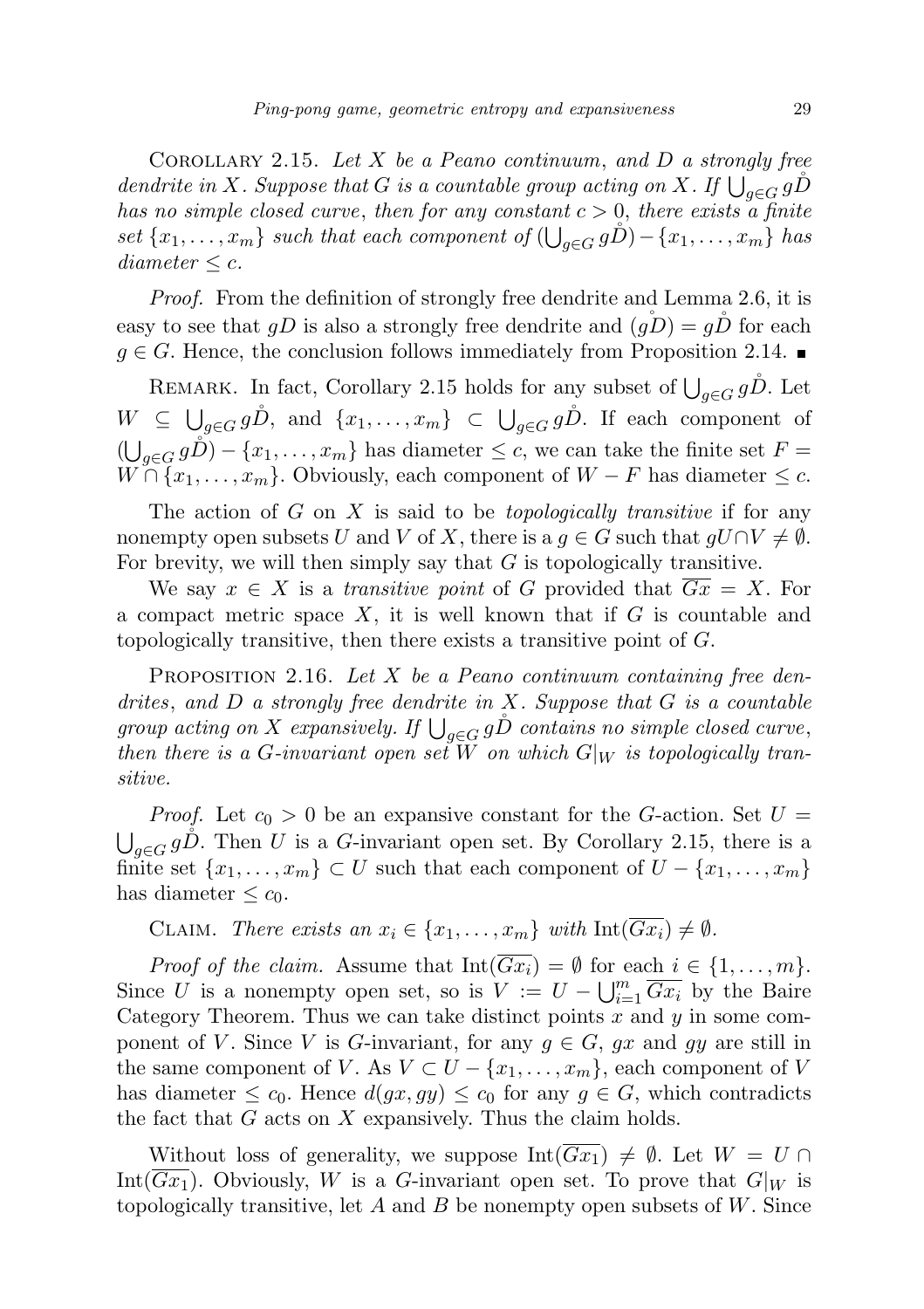$A, B \subseteq \text{Int}(\overline{Gx_1})$ , there are  $g_1, g_2 \in G$  such that  $g_1x_1 \in A$  and  $g_2x_1 \in B$ . So  $g_2g_1^{-1}(g_1x_1) \in B$ , that is,  $g_2g_1^{-1}A \cap B \neq \emptyset$ . Hence  $G|_W$  is topologically transitive.

PROPOSITION 2.17. Under the assumption of Proposition 2.16, let W be a G-invariant open set in  $\bigcup_{g\in G} gD$  such that  $G|_W$  is topologically transitive. Then there is an arc  $A$  in  $\tilde{W}$  such that each point in  $A$  is a transitive point of  $G|_W$ .

*Proof.* Assume that on any arc in  $W$ , there exists a nontransitive point of  $G|_W$ . Then we have

CLAIM. For any constant  $c > 0$ , there is a finite subset  $B \subseteq W$  consisting of nontransitive points of G|w such that each component of  $W - B$  has  $diameter \leq c$ .

*Proof of the claim.* As in Proposition 2.16, we set  $U = \bigcup_{g \in G} g\hat{D}$ . By Corollary 2.15 and the remark following it, there is a finite set  $\{x_1, \ldots, x_M\}$  $\subseteq W$  such that each component of  $W - \{x_1, \ldots, x_M\}$  has diameter  $\leq c$ . If  $x_i$  is a nontransitive point of  $G|_W$ , then take  $B = \{x_1, \ldots, x_M\}$ . Otherwise, we will modify the set  $\{x_1, \ldots, x_M\}$ . By renumbering the  $x_i$ , we may suppose that  $x_1, \ldots, x_{m-1}$  are nontransitive points of  $G|_W$  and  $x_m, \ldots, x_M$  are transitive points of  $G|_W$ , for some  $1 \leq m \leq M$ . Then we first modify the point  $x_m$ .

Let P be family of components P of  $W - \{x_1, \ldots, x_M\}$  such that  $x_m \in$  $\partial_X(P)$ . Write  $\mathcal{P} = \{P_1, P_2, \ldots\}$  (if  $\mathcal{P}$  has only finitely many elements, then set  $P_n = \emptyset$  for  $n > N$ , for some  $N \in \mathbb{N}$ . Then  $\text{diam}(P_n) \to 0$  as  $n \to 0$ . (Otherwise, for a constant  $\varepsilon > 0$ , there is a subsequence  $\{P_{n_k}\}_{k=1}^{\infty}$  such that each  $\text{diam}(P_{n_k}) > \varepsilon$ . Since  $P_{n_k}$  is arcwise connected, there is an arc  $L_{n_k}$  with  $\text{diam}(L_{n_k}) = \varepsilon$ . This contradicts Lemma 2.9.) Thus there exists an integer  $N > 0$  such that  $\text{diam}(P_n) < c/4$  for each  $n > N$ . Let  $P'_n = P_n \cup \{x_m\}$ for each  $n \in \mathbb{N}$ . Then for any distinct  $x, y \in \bigcup_{n=N+1}^{\infty} P'_n$ , we have  $d(x, y) \leq$  $d(x, x_m) + d(x_m, y) < c/2$ . Thus diam $(\bigcup_{n=N+1}^{\infty} P'_n) \leq c/2$ .

For each  $n \in \{1, ..., N\}$ , let  $L_n$  be an arc in  $P'_n$  with  $x_m$  being one of its endpoints and diam( $L_n$ )  $\lt c/4$ . By assumption there exists a nontransitive point  $y_n \in \mathring{L}_n$  of  $G|_W$  such that the component of  $P'_n - \{y_n\}$  which contains  $x_m$  has diameter  $\leq c/2$ . In fact, for each  $x \in P_n$  there is a unique arc  $A_x = [x, a_x]$  contained in  $P_n$  such that  $A_x \cap L_n = \{a_x\}$ . Choose a nontransitive point  $w_1 \in \mathring{L}_n$  such that  $\text{diam}([x_m, w_1]_{L_n}) \leq c/6$ . If the component of  $P'_n - \{w_1\}$  which contains  $x_m$  has diameter  $\leq c/2$ , then let  $y_n = w_1$ . Otherwise, there must be a point  $z_1 \in P_n$  and an arc  $A_{z_1} = [z_1, a_{z_1}]$  such that  $\text{diam}(A_{z_1}) > c/6$  and  $A_{z_1} \cap (x_m, w_1)_{L_n} = \{a_{z_1}\}.$  Then choose a nontransitive point  $w_2 \in (x_m, a_{z_1})_{L_n}$ . If the component of  $P'_n - \{w_2\}$  which contains  $x_m$  has diameter  $\leq c/2$ , then let  $y_n = w_2$ . Otherwise, there is a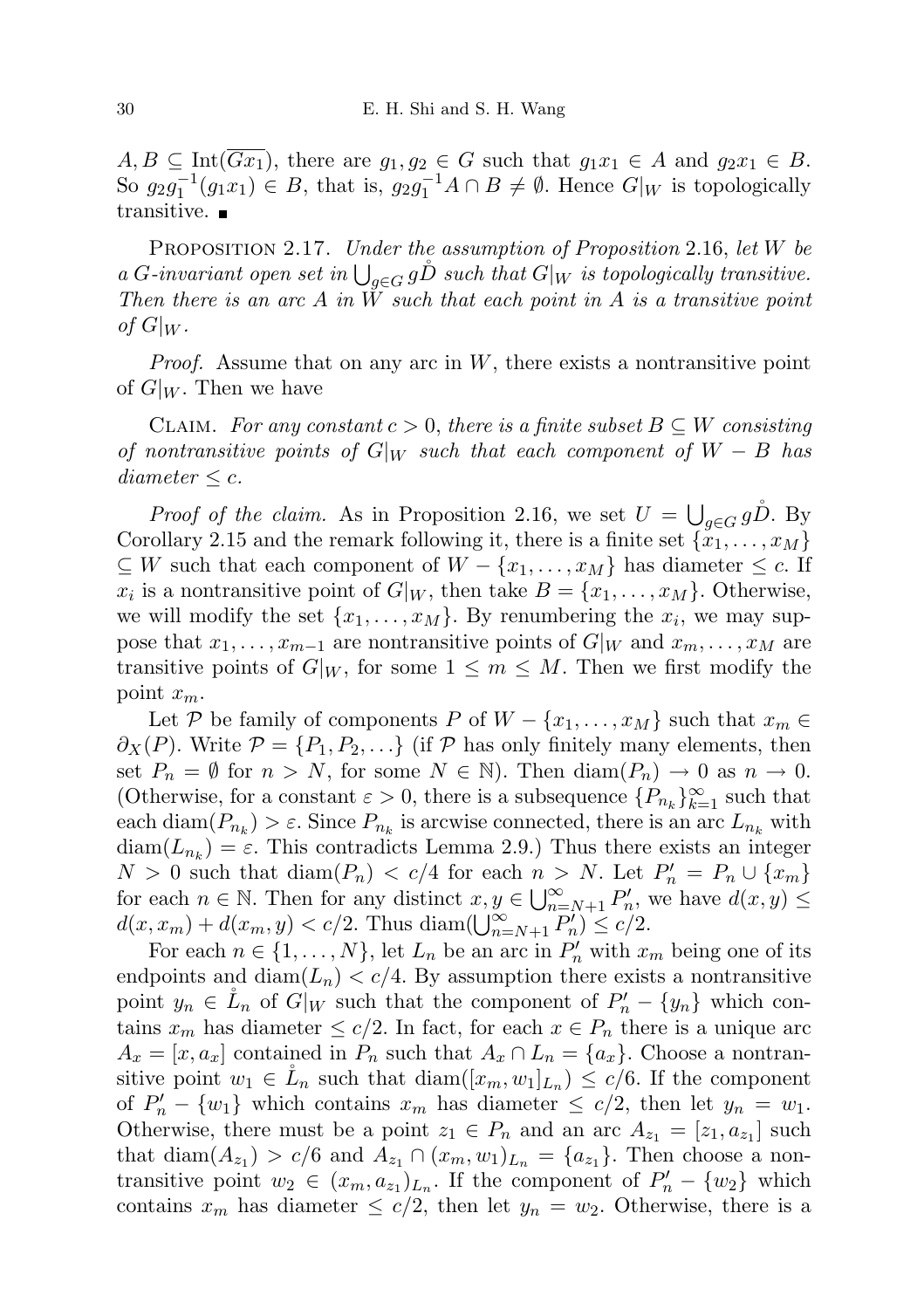$z_2$  with diam $(A_{z_2}) > c/6$ . Continuing this process, we get at last a  $w_k$  such that the component of  $P'_n - \{w_k\}$  which contains  $x_m$  has diameter  $\leq c/2$ , and then we let  $y_n = w_k$ . (If such a  $w_k$  does not exist, then we will obtain a sequence  $\{A_{z_i}\}_{i=1}^{\infty}$  of pairwise disjoint arcs with  $\text{diam}(A_{z_i}) > c/6$ , contradicting Lemma 2.9.)

Thus for each  $P'_n$ ,  $n = 1, ..., N$ , we get a nontransitive point  $y_n$ . Since each component of  $P'_n - \{y_n\}$  which does not contain  $x_m$  is contained in  $P_n$ , its diameter is at most c. Let  $C_n$  denote the component of  $P'_n - \{y_n\}$  which contains  $x_m$ . Since  $x_m \in C_n$  and  $x_m \in \bigcup_{n=N+1}^{\infty} P'_n$ , the set  $(\bigcup_{n=1}^{N} C_n)$  $(\bigcup_{n=N+1}^{\infty} P'_n)$  is connected and it is easy to see that its diameter is at most c. Thus using  $\{y_1, \ldots, y_N\}$  instead of  $x_m$ , we obtain a new finite set  $B' = \{x_1, \ldots, x_{m-1}, y_1, \ldots, y_N, x_{m+1}, \ldots, x_M\}$  such that each component of  $W - B'$  has diameter  $\leq c$ .

Similarly, we can modify  $x_{m+1}, \ldots, x_M$  by using nontransitive points. Finally, we obtain a finite set  $B$  we need. Thus the claim is proved.

Let  $c_0$  be an expansive constant for the G-action. From the claim, we get a finite set  $\{x_1, \ldots, x_n\}$  of nontransitive points such that each component of  $W - \{x_1, \ldots, x_n\}$  has diameter  $\leq c_0$ . For each  $x_i$ ,  $Int(Gx_i) = \emptyset$  since  $x_i$ is a nontransitive point of  $G|_W$ . Thus  $V = W - \bigcup_{i=1}^n \overline{Gx_i}$  is a nonempty G-invariant open set. Obviously, each component of V has diameter  $\leq c_0$ . This contradicts the fact that G acts on X expansively with expansive constant  $c_0$ .  $\blacksquare$ 

PROPOSITION 2.18. Let X be a Peano continuum, and  $D_1, \ldots, D_n$  a finite sequence of strongly free dendrites in X. If  $\bigcup_{i=1}^n \overset{\circ}{D}_i$  contains a simple closed curve, then  $X = \bigcup_{i=1}^n \hat{D}_i$ . Moveover, there is only one simple closed curve contained in X.

*Proof.* Let S be a simple closed curve contained in  $\bigcup_{i=1}^n \hat{D}_i$ . We may suppose that the union of any  $n-1$  of  $\tilde{D}_1, \ldots, \tilde{D}_n$  contains no simple closed curve (otherwise we need only work with a subfamily of  $\{D_1, \ldots, D_n\}$ ). Thus  $S \cap D_i \neq \emptyset$ . By relabeling, we may suppose that  $\bigcup_{i=1}^{n-1} D_i$  is connected and set  $U = \bigcup_{i=1}^{n-1} \hat{D}_i$ . Let  $\partial_X(\hat{D}_n) = \{p, q\}$ . By Lemma 2.7 the boundary of U has at most two points.

First, it is easy to see that  $\partial_X(U) \neq \emptyset$ : otherwise, U is a clopen set in X, so  $X = U$  by the connectedness of X. Then  $S \subseteq \bigcup_{i=1}^{n} D_i \subseteq U$ , which contradicts the fact that U contains no simple closed curve.

Now we discuss two cases.

CASE 1:  $\partial_X(U) = \{a\}$ , that is,  $\partial_X(U)$  has only one point. We claim that  $\partial_X(U) \cap S \neq \emptyset$  and  $\partial_X(D_n) \cap S \neq \emptyset$ . Indeed, if  $\partial_X(U) \cap S = \emptyset$ , then  $S \subset X - \partial_X(U)$ . Since U is a component of  $X - \partial_X(U)$  and  $S \cap U \neq \emptyset$ , we find that  $S \subset U$ , which contradicts the fact that U contains no simple closed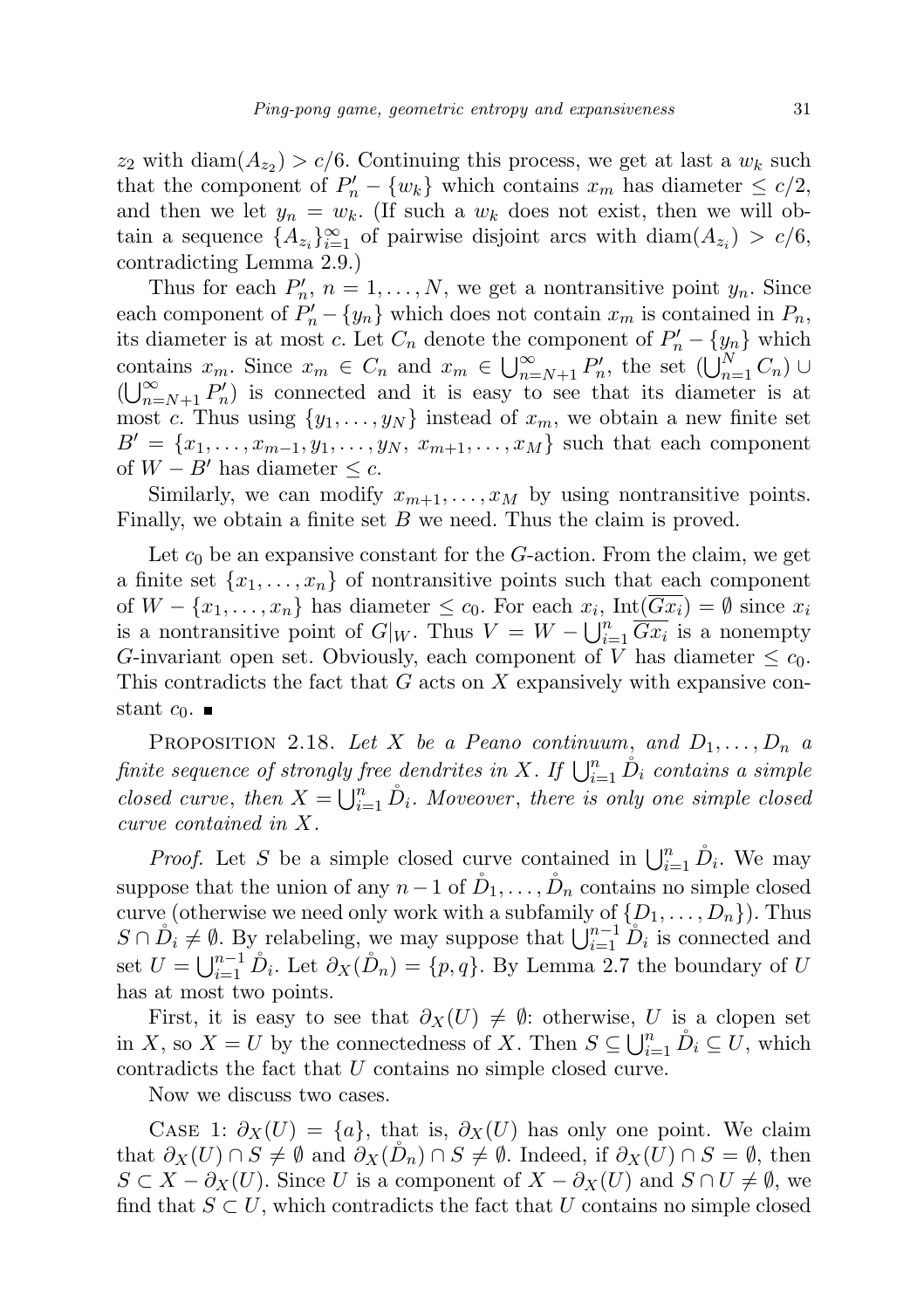curve. Hence  $\partial_X(U) \cap S \neq \emptyset$ . Similarly, it can be shown that  $\partial_X(\tilde{D}_n) \cap S \neq \emptyset$ . Thus  $a \in S$ . We can suppose  $p \in S$ . If  $q \notin S$ , then  $S - \{p\} = S - \{p, q\} \subset$  $X - \{p, q\}$ . Since  $\tilde{D}_n$  is a component of  $X - \{p, q\}$  and  $(S - \{p\}) \cap \tilde{D}_n \neq \emptyset$ , we have  $S - \{p\} \subset D_n$ . Thus  $S \subset D_n$ , a contradiction. Hence  $q \in S$ . It follows that  $\partial_X(\bigcup_{i=1}^n \mathring{D}_i) \subseteq \partial_X(U) \cup \partial_X(\mathring{D}_n) \subseteq S \subseteq \bigcup_{i=1}^n \mathring{D}_i$ . This means  $\bigcup_{i=1}^n \overset{\circ}{D}_i$  is a clopen set in X. Hence  $X = \bigcup_{i=1}^n \overset{\circ}{D}_i$ .

CASE 2:  $\partial_X(U) = \{a, b\}$ , that is,  $\partial_X(U)$  has two points. As in Case 1, we have  $\partial_X(U) \cap S \neq \emptyset$  and  $\partial_X(\tilde{D}_n) \cap S \neq \emptyset$ . We can suppose that  $a, p \in S$ . Now we show that  $b, q \in S$ . First, we have  $q \in S$  as in Case 1. Assume to the contrary that  $b \notin S$ . As  $\partial_X(U) \subseteq \bigcup_{i=1}^{n-1} \partial_X(\mathring{D}_i)$ , there is some  $\mathring{D}_j$  such that  $b \in \partial_X(\mathring{D}_j)$ . Let  $\partial_X(\mathring{D}_j) = \{b, c\}$ . Since  $b \notin S$ ,  $S - \partial_X(\mathring{D}_j) = S - \{c\}$  is connected. As  $(S - \partial_X(\tilde{D}_i)) \cap \tilde{D}_i \neq \emptyset$  and  $\tilde{D}_i$  is a component of  $X - \partial_X(\tilde{D}_i)$ , we have  $S - \partial_X(\mathring{D}_j) \subseteq \mathring{D}_j$ . So  $S \subseteq D_j$ , which is a contradiction. Hence  $b \in S$ . Thus  $\partial_X(\bigcup_{i=1}^n \mathring{D}_i) \subseteq \partial_X(U) \cup \partial_X(\mathring{D}_n) \subseteq S \subseteq \bigcup_{i=1}^n \mathring{D}_i$ . So  $\bigcup_{i=1}^n \mathring{D}_i$  is a clopen set. Then  $X = \bigcup_{i=1}^{n} \overset{\circ}{D_i}$ .

Next we show that  $X$  contains only one simple closed curve. Assume to the contrary that S' is a simple closed curve in  $\tilde{X} = \bigcup_{i=1}^{n} \tilde{D}_i$  and  $S' \neq S$ . As above, we have  $\partial_X(U) \cup \partial_X(\mathring{D}_n) \subset S'$ . So  $S \cap S' \neq \emptyset$ . Thus there exist arcs  $L \subset S$  and  $L' \subset S'$  such that  $\mathring{L} \cap S' = \emptyset$ ,  $\mathring{L'} \cap S = \emptyset$  and  $\text{End}(L) = \text{End}(L')$ . Since  $\partial_X(U) \cup \partial_X(\mathring{D}_n) \subset S' \cap S$ , we see that  $\mathring{L} \cap (\partial_X(U) \cup \partial_X(\mathring{D}_n)) =$  $\check{L}' \cap (\partial_X(U) \cup \partial_X(\check{D}_n)) = \emptyset.$ 

Let  $E = \text{End}(L) = \text{End}(L')$ . Since  $X = \bigcup_{i=1}^{n} \hat{D}_n = U \cup \hat{D}_n$ , there are two cases:

CASE a:  $E \subseteq U$ . Thus  $L \cap \partial_X(U) = (L \cup E) \cap \partial_X(U) = \emptyset$  and  $L \cap U$  $\neq \emptyset$ . Since U is a component of  $X - \partial_X(U)$ , we have  $L \subset U$ . Similarly  $L' ⊂ U$ . Then  $L ∪ L'$  is a simple closed curve in U, which is a contradiction.

CASE b:  $E \nsubseteq U$ . Then  $E \cap D_n \neq \emptyset$ . Let  $x \in E \cap D_n$ . Since E is the endpoint set of L,  $\mathring{L} \cup \{x\}$  is connected. Note that  $\mathring{L} \cap \partial_X(\mathring{D}_n) = \emptyset$  and  $x \notin \partial_X(\tilde{D}_n)$ , so  $\tilde{L} \cup \{x\} \subset X - \partial_X(\tilde{D}_n)$ . Since  $(\tilde{L} \cup \{x\}) \cap \tilde{D}_n \neq \emptyset$  and  $\tilde{D}_n$  is a component of  $X - \partial_X(\tilde{D}_n)$ ,  $\tilde{L} \cup \{x\} \subset \tilde{D}_n$ . Similarly, it can also be shown that  $\mathring{L'} \cup \{x\} \subset \mathring{D}_n$ . Thus  $L \subset D_n$  and  $L' \subset D_n$ . Hence  $L \cup L'$  is a simple closed curve in  $D_n$ , which is a contradiction.

So the assumption is false, i.e.,  $S' = S$ .

Let  $X$  be a compact metric space with metric  $d$ . By the *hyperspace* of  $X$ , we mean  $2^X = \{A \mid A \text{ is a nonempty closed subset of } X\}$  with the Hausdorff metric d<sub>H</sub>, i.e.,  $d_H(A, B) = \inf \{ \varepsilon > 0 \mid B(A, \varepsilon) \supseteq B \text{ and } B(B, \varepsilon) \supseteq A \}.$  It is well known that  $(2^X, d_H)$  is a compact metric space.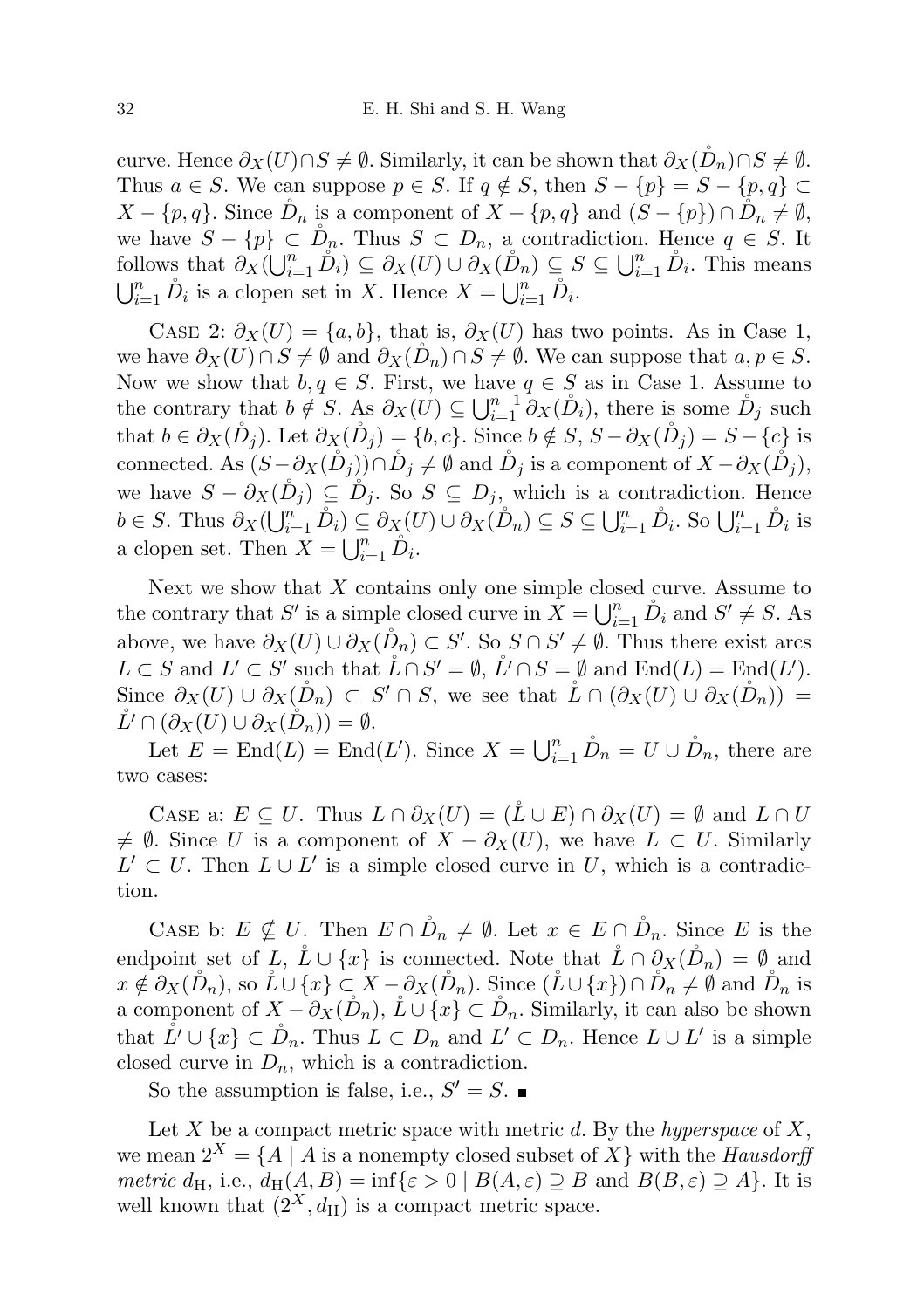LEMMA 2.19. Let X be a Peano continuum. Fix an  $\varepsilon > 0$ , and let  $\delta = \delta(\varepsilon)$  be as in Lemma 2.8. Suppose D is a strongly free dendrite in X with an arc A being its trunk,  $\text{End}(A) = \{y_0, y_7\}$  and  $(y_1, \ldots, y_6)$  is a set of pseudo 7-section points of A from  $y_0$  to  $y_7$ . Also, suppose that J is an arc in X,  $\text{End}(J) = \{w_0, w_7\}$ ,  $(w_1, \ldots, w_6)$  is a set of pseudo 7-section points of J from  $w_0$  to  $w_7$ , and  $d(w_0, w_7) = d(y_0, y_7) = 7\varepsilon$ . If  $d(w_i, y_i) < \delta$  for  $i = 2, 3, 4, 5,$  and  $d_H([w_2, w_5]_J, [y_2, y_5]_A) < \delta$ , then  $[w_3, w_4]_J \subset (y_2, y_5)_A$ .

*Proof.* For  $i = 2, 3, 4, 5$ , by Lemma 2.8 there exists an arc  $L_i$  in X such that  $\text{End}(L_i) = \{w_i, y_i\}$  and  $\text{diam}(L_i) < \varepsilon$ . As  $d(y_i, \{y_1, y_{i-1}, y_{i+1}, y_6\}) \ge \varepsilon$ ,  $L_i \cap \{y_1, y_{i-1}, y_{i+1}, y_6\} = \emptyset$ . It follows that  $L_i \subset D$ , and there exists a point  $v_i \in L_i \cap (y_{i-1}, y_{i+1})_A$  such that  $[w_i, v_i]_{L_i} \cap A = \{v_i\}.$ 

Since  $d_H([w_2, w_5]_J, [y_2, y_5]_A) < \delta$ , for each  $w \in [w_2, w_5]_J$  there exist a point  $y \in [y_2, y_5]_A$  and an arc L such that  $d(w, y) < \delta$ , End $(L) = \{w, y\}$  and  $\text{diam}(L) < \varepsilon$ . Just as above, we see that  $w \in L \subset D$ . By the arbitrariness of w, we deduce that  $[w_2, w_5]_J$  is an arc in D.

But  $[w_2, v_2]_{L_2} \cup [v_2, v_5]_A \cup [v_5, w_5]_{L_5}$  is also an arc in D with endpoints  $w_2$  and  $w_5$ , hence

$$
[w_2, w_5]_J = [w_2, v_2]_{L_2} \cup [v_2, v_5]_A \cup [v_5, w_5]_{L_5}.
$$

As  $d(w_3, w_2) \geq \varepsilon$  and  $diam(L_2) < \varepsilon$ , we have  $w_3 \notin L_2$ . Similarly,  $w_4 \notin L_5$ . Therefore  $\{w_3, w_4\} \subset [v_2, v_5]_A \subset (y_1, y_6)_A$ . Noting that  $d(y_3, \{y_2, y_4\}) \geq \varepsilon$ ,  $\text{End}(L_3) = \{w_3, y_3\}$  and  $\text{diam}(L_3) < \varepsilon$ , we have  $w_3 \in (y_2, y_4)_A$ . Similarly,  $w_4 \in (y_3, y_5)$ <sub>A</sub>. Hence,  $[w_3, w_4]_J \subset (y_2, y_5)$ <sub>A</sub>. This completes the proof. ■

LEMMA 2.20. Suppose  $D$  is a strongly free dendrite in  $X$  with trunk  $A$ . If L is an arc in D, then there exists a subarc  $L' \subset L$  such that  $D(L')$  is a strongly free dendrite in X.

*Proof.* Choose any subarc  $[\alpha, \beta]_L \subset L$ . Then  $D([\alpha, \beta]_L)$  is the subdendrite of D strung by  $[\alpha, \beta]_L$ . Obviously,  $D([\alpha, \beta]_L) \subset D$  is a free dendrite in X. Observe that  $\{\alpha,\beta\} \subseteq \partial_X(D([\alpha,\beta]_L)) \subseteq \partial_X(D) \cup \{\alpha,\beta\}$ . Let  $\partial_X(D) =$ End(A) = {a, b}. If  $\partial_X(D([\alpha,\beta]_L)) \cap \partial_X(D) = \emptyset$ , then  $\partial_X(D([\alpha,\beta]_L))$  =  $\{\alpha,\beta\}$ . Thus if we let  $L' = [\alpha,\beta]_L$ , then  $D(L')$  is strongly free in X. Otherwise, without loss of generality, suppose  $a \in \partial_X(D([\alpha,\beta]_L))$ . Since  $[\alpha, \beta]_L \subset L \subset \tilde{D}$  and  $a \in \partial_X(D)$ , it follows that  $a \in D([\alpha, \beta]_L) - [\alpha, \beta]_L$ . Suppose C is the component of  $D([\alpha,\beta]_L) - [\alpha,\beta]_L$  which contains a, and  $C \cap [\alpha, \beta]_L = \{x\}.$  Then  $a \notin D([x, \beta]_L)$ . Hence  $a \notin \partial_X(D([x, \beta]_L))$ . If  $b \notin \partial_X(D([x,\beta]_L))$ , then let  $L' = [x,\beta]_L$ ; clearly,  $\partial_X(D(L')) = \{x,\beta\}.$ So  $D(L')$  is strongly free in X. If  $b \in \partial_X(D([x,\beta]_L))$ , then similarly we can take a subarc  $L' = [y, \beta]_L \subset [x, \beta]_L \subset L$  such that  $b \notin D(L')$ . Then  $\partial_X(D(L')) = \{y, \beta\}.$  Therefore  $D(L')$  is strongly free in X.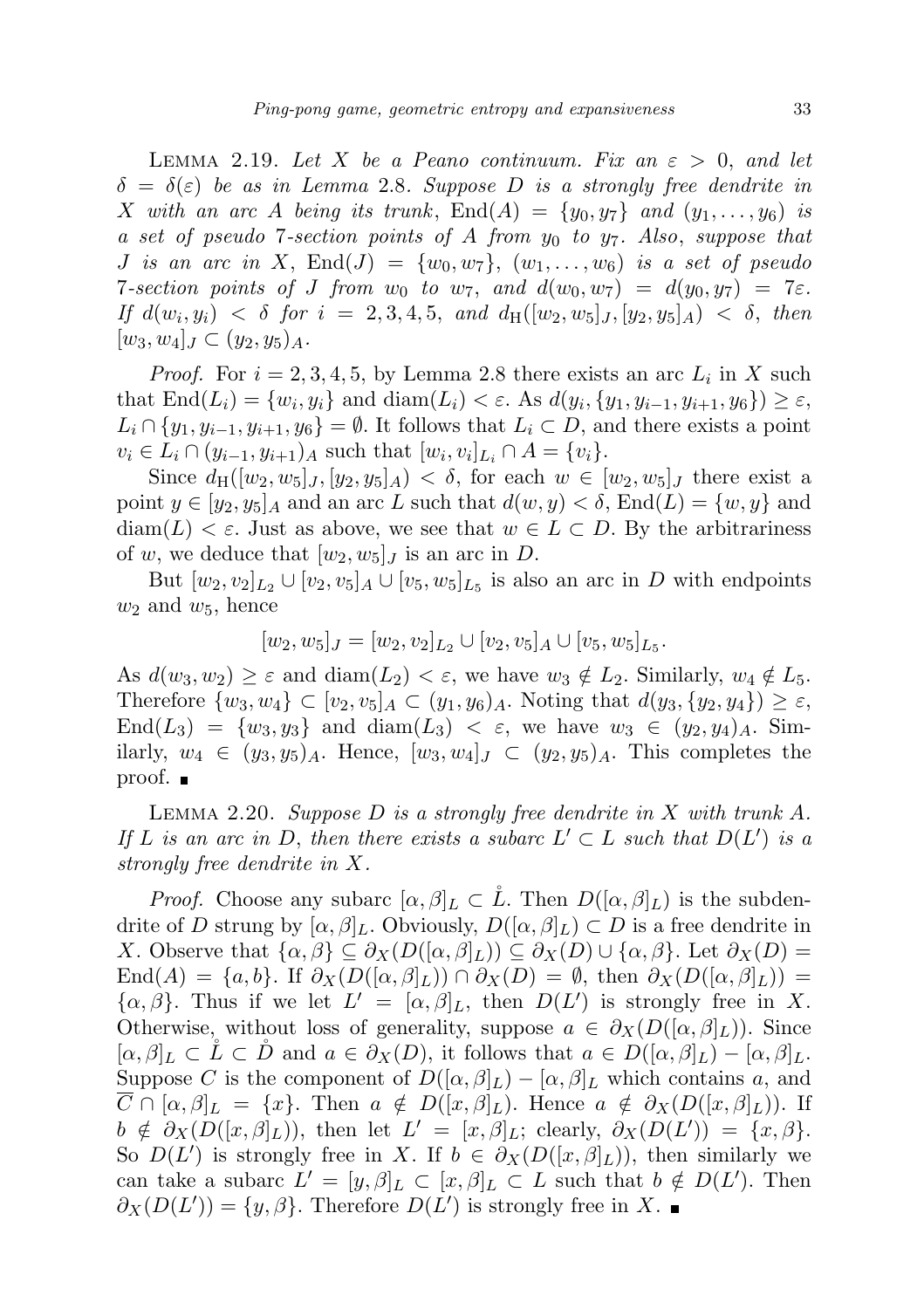3. Main theorem. To prove the main theorem of this paper, we use the following two lemmas which have been proved in [4]. For convenience of the reader, we prove them again here.

Let G be a group and let  $\phi: G \times X \to X$  be a group action.

LEMMA 3.1 ([4]). If  $\{g_1: J \to J_1, g_2: J \to J_2\}$  is a ping-pong game for  $\phi$ , then  $\{g_1, g_2\}$  generates a free subsemigroup of G.

*Proof.* A word g in the semigroup generated by  ${g_1, g_2}$  has the form  $g = g_{i_1} \cdots g_{i_l}$  with  $i_j = 1, 2$ . Since  $gJ \subset g_{i_1}J \subset J_{i_1} \neq J$ , g is not the identity. Hence,  ${g_1, g_2}$  generates a free subsemigroup of G.

LEMMA 3.2 ([4]). If  $\{g_1: J \to J_1, g_2: J \to J_2\}$  is a ping-pong game for  $\phi$ , then  $h(\phi) > 0$ .

Proof. Without loss of generality, we can suppose that the symmetric generating set  $S = {\sigma_0, \ldots, \sigma_k}$  for G contains  $g_1, g_1^{-1}, g_2, g_2^{-1}$ . Let  $\varepsilon > 0$  be the distance between  $J_1$  and  $J_2$ . Choose any  $x \in J$  and set  $S_n = \{g_{i_1} \cdots g_{i_n} x$ :  $i_j = 1, 2$ . The set  $S_n$  has  $2^n$  elements. Given any distinct points  $y =$  $g_{i_1} \cdots g_{i_n} x$  and  $z = g_{j_1} \cdots g_{j_n} x$ , there exists a least  $1 \leq l \leq n$  such that  $i_l \neq j_l$  and  $g_{i_1} \cdots g_{i_{l-1}} = g_{j_1} \cdots g_{j_{l-1}}$ . Let  $g = g_{i_1} \cdots g_{i_{l-1}}$ . Then  $g^{-1}y =$  $g_{i_l} \cdots g_{i_n} x \in J_{i_l}$  and  $g^{-1} z = g_{j_l} \cdots g_{j_n} \in J_{j_l}$ . Thus  $d(g^{-1} y, g^{-1} z) > \varepsilon$ . It follows that  $S(\phi, \varepsilon, N) \geq 2^N$  and  $h(\phi) \geq \log 2$ .

*Proof of Theorem 1.1.* We can suppose  $G$  is countable (see the remark below). Let  $c_0$  be an expansive constant for G-action and  $c = c_0/7$ . Since X is a Peano continuum containing a free dendrite, by Lemma 2.3 there exists a strongly free dendrite D in X. For each  $g \in G$ ,  $gD$  is also a strongly free dendrite and  $(g\ring{D}) = g\cancel{D}$  by Lemma 2.6. Let  $U = \bigcup_{g \in G} g\cancel{D}$ . We argue in two cases.

CASE 1: U contains a simple closed curve S. Since S is compact, there is a finite subfamily  $\{g_i\tilde{D}: i = 1, \ldots, n\}$  of  $\{g\tilde{D}: g \in G\}$  covering S. By Proposition 2.18,  $X = \bigcup_{i=1}^{n} g_i \mathring{D}$  and S is the only simple closed curve in X. Then S is G-invariant, that is,  $GS = S$ . Since an expansive group action on a simple closed curve must have a ping-pong game (see Propositions 2.10 and 3.1 in [4]), we see that S admits a ping-pong game for the G-action, and hence so does X.

CASE 2: U contains no simple closed curve. By Proposition 2.16, there is a G-invariant open set  $W \subseteq U$  such that  $G|_W$  is topologically transitive. By Proposition 2.17, we can find an arc  $A' \subset W$  all of whose points are transitive points of  $G|_W$ . Choose a subarc  $A'' \subset A'$  such that  $A'' \subseteq g\overset{\circ}{D}$  for some  $g \in G$ . Since  $g\bar{D}$  is a strongly free dendrite, from Lemma 2.20, there is a subarc  $A \subset A''$  such that A is the trunk of a strongly free dendrite. Write  $D_0 = D(A).$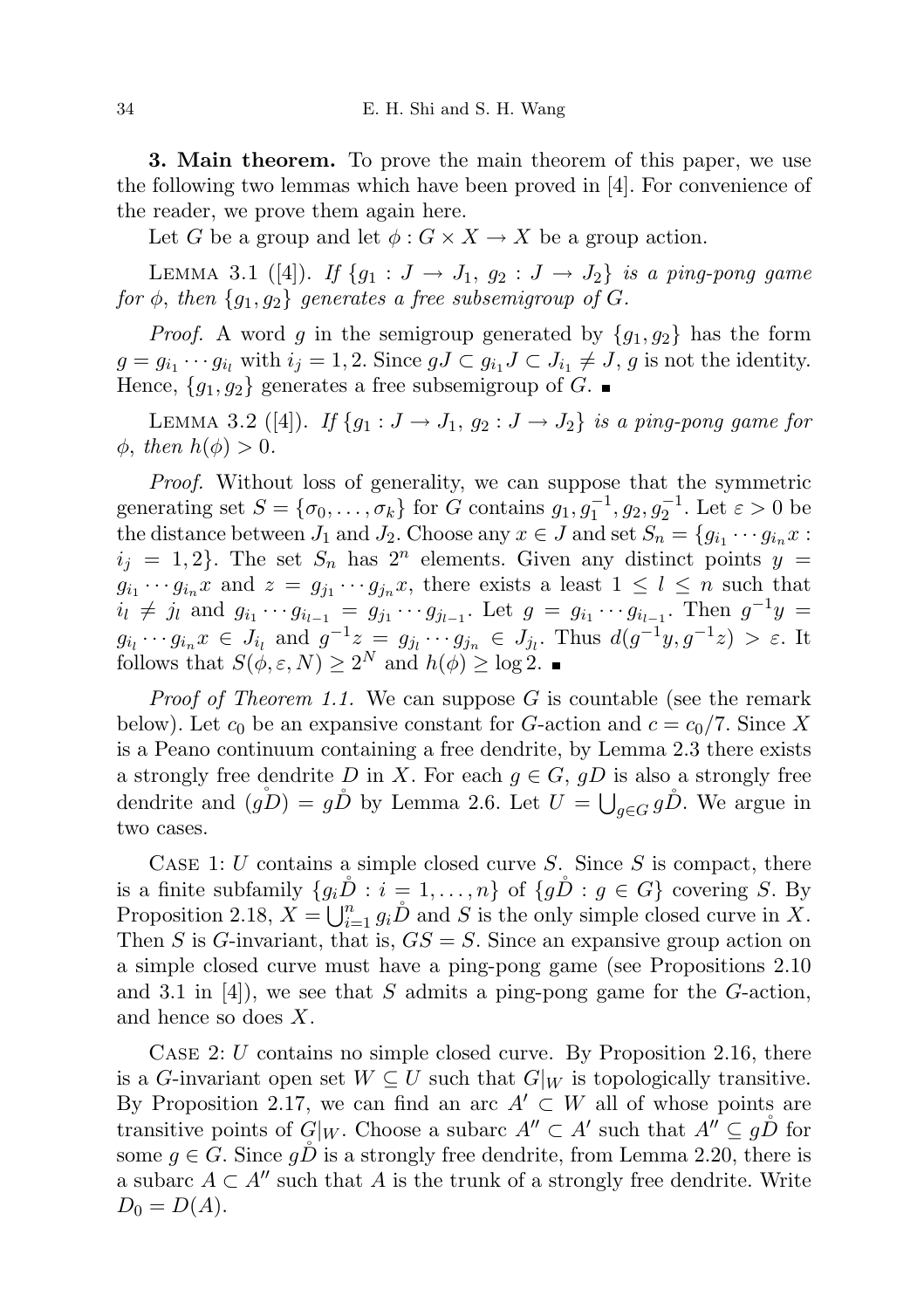Since U is arcwise connected and contains no simple closed curve, for any x and y in U, we denote the unique arc in U from x to y by  $|x, y|$  and set  $(x, y) = [x, y] - \{x, y\}.$ 

Write  $A = [a, b]$ . Since G acts on X expansively, there exists  $g_1 \in G$  such that  $d(g_1(a), g_1(b)) > c_0$ . Clearly  $g_1(D_0)$  is a strongly free dendrite with  $[g_1(a), g_1(b)]$  being its trunk. Write  $D_1 = g_1(D_0)$ . Select two points  $y_{10}, y_{17} \in$  $[g_1(a), g_1(b)]$  with  $d(y_{10}, y_{17}) = c_0 = 7c$ . Let  $(y_{11}, \ldots, y_{16})$  be a set of pseudo 7-section points of  $[y_{10}, y_{17}]$  from  $y_{10}$  to  $y_{17}$ . Then  $d(y_{13}, y_{14}) \geq c$ . Corollary 2.15 yields a subarc  $L_1 = [p_1, q_1] \subset (y_{13}, y_{14})$  such that  $\text{diam}(D_1(L_1)) < 1$ .

Suppose that for each  $i \leq n-1, g_i, D_i, y_{i0}, \ldots, y_{i7}, p_i, q_i$  and  $L_i$  have been chosen. For  $i = n$ , there exists  $g_n \in G$  such that  $d(g_n(p_{n-1}), g_n(q_{n-1})) > 7c$ . Define  $D_n = g_n(D_{n-1})$ . Obviously,  $[g_n(p_{n-1}), g_n(q_{n-1})]$  is a subarc of the trunk of  $D_n$ . Choose  $y_{n0}, y_{n7} \in [g_n(p_{n-1}), g_n(q_{n-1})]$  with  $d(y_{n0}, y_{n7}) = 7c$ . Let  $(y_{n1},...,y_{n6})$  be a set of pseudo 7-section points of  $[y_{n0}, y_{n7}]$  from  $y_{n0}$ to  $y_{n7}$ . Then  $d(y_{n3}, y_{n4}) \geq c$ . Take a subarc  $L_n = [p_n, q_n] \subset (y_{n3}, y_{n4})$  such that  $\text{diam}(D_n(L_n)) < 1/n$ . By this inductive process, we get a sequence  ${g_n, D_n, y_{n0}, \ldots, y_{n7}, p_n, q_n, L_n : n = 1, 2, \ldots}$  such that, for each n:

- (1)  $d(g_n(p_{n-1}), g_n(q_{n-1})) > 7c$  and  $D_n = g_n(D_{n-1});$
- (2)  $[y_{n0}, y_{n7}] \subset [g_n(p_{n-1}), g_n(q_{n-1})]$  and  $d(y_{n0}, y_{n7}) = 7c$ ;
- (3)  $(y_{n1}, \ldots, y_{n6})$  is a set of pseudo 7-section points of  $[y_{n0}, y_{n7}]$  from  $y_{n0}$ to  $y_{n7}$  and  $d(y_{n3}, y_{n4}) \geq c$ ;
- (4)  $L_n = [p_n, q_n] \subset (y_{n3}, y_{n4})$  with  $\text{diam}(D_n(L_n)) < 1/n$ .

Let  $\delta = \delta(c) \in (0, c/2]$  be as in Lemma 2.8. Since both  $2^X$  and X are compact, there are subsequences  $\{D_{n_i}([p_{n_i}, q_{n_i}])\}_{i=1}^{\infty}$  and  $\{[y_{n_i2}, y_{n_i5}]\}_{i=1}^{\infty}$ such that  $D_{n_i}([p_{n_i}, q_{n_i}]) \to x_*$  as  $i \to \infty$  and for any  $i, j \in \mathbb{N}$ ,

(3.1) 
$$
d_{\mathrm{H}}([y_{n_i2}, y_{n_i5}], [y_{n_j2}, y_{n_j5}]) < \delta,
$$

(3.2) 
$$
\max_{k \in \{2,\dots,5\}} \{d(y_{n,k}, y_{njk})\} < \delta.
$$

By Lemma 2.19, for each  $i, j \in \mathbb{N}$ , we have  $[y_{n_i3}, y_{n_i4}] \subset [y_{n_j2}, y_{n_j5}]$ . Now fix a  $j \in \mathbb{N}$ . For each  $i \in \mathbb{N}$ , since  $[p_{n_i}, q_{n_i}] \subset (y_{n_i,3}, y_{n_i,4}) \subset [y_{n_j,2}, y_{n_j,5}]$  and  $[p_{n_i}, q_{n_i}] \to x_*$  as  $i \to \infty$ , we have  $x_* \in [y_{n_j 2}, y_{n_j 5}]$ . Note that each point in A is a transitive point of  $G|_W$  and  $x_* \in [y_{n_j2}, y_{n_j5}] \subset g_{n_j} \cdots g_1(A)$ , so  $x_*$  is a transitive point of  $G|_W$ .

Since  $d(y_{n,i}, y_{n,i}) \geq c$ , no matter where  $x_*$  is in  $|y_{n,i}, y_{n,i}|$ , we can always choose a subarc  $[\alpha, \beta] \subset (y_{n,i}, y_{n,i})$  such that  $\text{diam}([\alpha, \beta]) < c/3$  and  $x_* \notin [\alpha, \beta]$ . By Lemma 2.4,  $D_{n_j}([\alpha, \beta])$  is a strongly free dendrite. Since  $x_*$  is a transitive point of  $G|_W$ , there exists  $g_* \in G$  such that  $g_*x_* \in G$  $D_{n_j}([\alpha,\beta])$ . By the continuity of  $g_*$ , we can choose a neighborhood  $U_*$ of  $x_*$  such that  $g_*(U_*) \subset D_{n_j}([\alpha,\beta])$  and  $U_* \cap D_{n_j}([\alpha,\beta]) = \emptyset$ . Since  $D_{n_i}([p_{n_i}, q_{n_i}]) \to x_*$  as  $n_i \to \infty$ , there exists some  $D_{n_m}([p_{n_m}, q_{n_m}]) \subset U_*$ . Therefore  $g_*(D_{n_m}([p_{n_m}, q_{n_m}])) \subset D_{n_j}([\alpha, \beta])$ . On the other hand, let  $h =$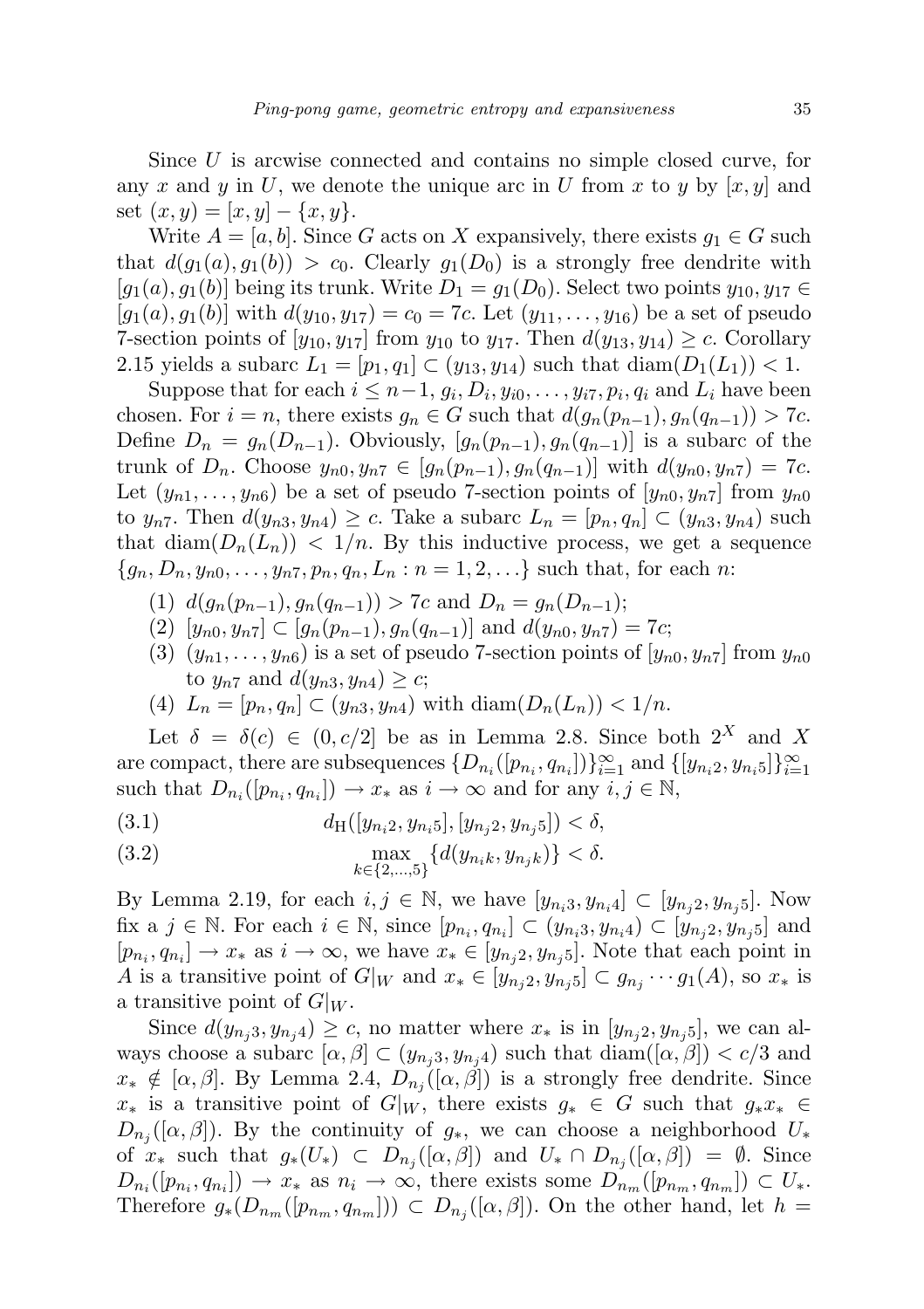$(g_{n_{m+1}}\cdots g_{n_m+1})^{-1}$ . Then we have (3.3)  $h(D_{n_{m+1}}([y_{n_{m+1}0}, y_{n_{m+1}7}])) \subset D_{n_m}([p_{n_m}, q_{n_m}])$ and

$$
(3.4) \t\t g_*h(D_{n_{m+1}}([y_{n_{m+1}0}, y_{n_{m+1}7}])) \subset D_{n_j}([\alpha, \beta]).
$$

Next we show that both  $D_{n_m}([p_{n_m}, q_{n_m}])$  and  $D_{n_j}([\alpha, \beta])$  are contained in the closed set  $D_{n_{m+1}}([y_{n_{m+1}0}, y_{n_{m+1}7}])$ . Since  $[p_{n_m}, q_{n_m}] \subset (y_{n_m,3}, y_{n_m,4})$  $\subset [y_{n_{m+1}2}, y_{n_{m+1}5}]$ , by Lemma 2.5 we have

 $D_{n_m}([p_{n_m}, q_{n_m}]) = D_{n_{m+1}}([p_{n_m}, q_{n_m}]) \subset D_{n_{m+1}}([y_{n_{m+1}0}, y_{n_{m+1}7}]).$ Similarly, since  $[\alpha, \beta] \subset (y_{n,i}, y_{n,i}) \subset [y_{n,m+1}, y_{n,m+1}, z]$ , we have

$$
D_{n_j}([\alpha,\beta]) = D_{n_{m+1}}([\alpha,\beta]) \subset D_{n_{m+1}}([y_{n_{m+1}0}, y_{n_{m+1}7}]).
$$

Let

 $J = D_{n_{m+1}}([y_{n_{m+1}0}, y_{n_{m+1}7}]), \quad J_1 = D_{n_m}([p_{n_m}, q_{n_m}]), \quad J_2 = D_{n_j}([\alpha, \beta]).$ Then  $\{h: J \to J_1, g_*h: J \to J_2\}$  is a ping-pong game for the G-action. Moreover, by Lemma 3.2 the G-action has positive geometric entropy.  $\blacksquare$ 

Since a nilpotent group cannot contain a free subsemigroup, Corollary 1.2 is obvious from Theorem 1.1 and Lemma 3.1.

REMARK. If  $G$  acts on a compact metric space  $X$  expansively, then there exists a countable subgroup  $H$  of  $G$  such that the induced action of  $H$  on  $X$  is expansive. In fact, by the expansiveness of the  $G$ -action, for each  $(x, y) \in X \times X$ ,  $x \neq y$ , there is a  $g \in G$  such that  $d(gx, gy) > c$ , where c is the expansive constant for the  $G$ -action. Thus by the continuity of  $g$ , there is an open neighborhood  $U_{(x,y)}$  of  $(x, y)$  in  $X \times X$  such that  $d(gU_{(x,y)}, \Delta_X) > c$ , where  $\Delta_X$  is the diagonal of  $X \times X$ . Thus by the Lindelöf property of  $X \times X - \Delta_X$ , there are countable families  $\{g_i \in G : i = 1, 2, \ldots\}$  and  $\{U_{(x_i, y_i)} :$  $i = 1, 2, \ldots\}$  which covers  $X \times X - \Delta_X$  such that  $d(g_i U_{(x_i, y_i)}, \Delta_X) > c$ . Thus the countable group H generated by  $\{g_i : i = 1, 2, \ldots\}$  is expansive.

Acknowledgments. We are deeply grateful to the referee for his helpful suggestions and detailed revisions of this paper.

Research of E. H. Shi was supported by the National Natural Science Foundation of China (No. 10801103) and by the Natural Sciences Fund for Colleges and Universities of the Jiangsu Province (No. 08KJB110010).

## References

- [1] B. F. Bryant, Unstable self-homeomorphisms of a compact space, Vanderbilt Univ. Thesis, 1954.
- [2] E. Ghys, R. Langevin and P. Walczak, *Entropie géométrique des feuilletages*, Acta Math. 160 (1988), 105–142.